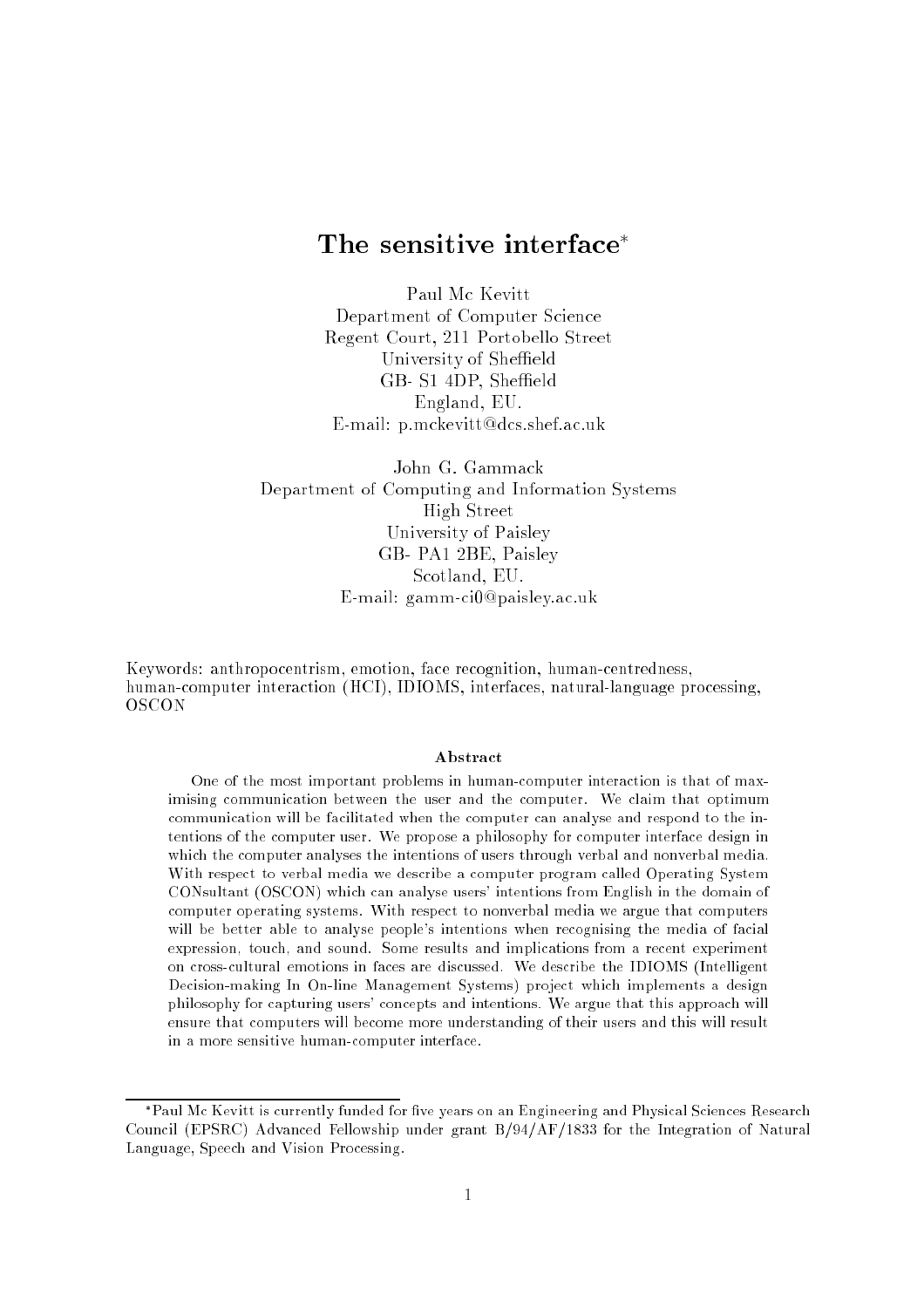### 1 Introduction

One of the most important problems in developing computer technology is to ensure that human-computer communication is maximised at the interface. The best interface will result in optimum communication between a computer and its user. We believe that one of the most important factors in good communication is the development of interfaces which maximise the analysis (recognition and representation) of users' intentions. The best interface will be one which operates a large number of media for communication with its user. We will be mainly concerned here with communication media in the form of language and facial expressions.

In many situations the whole interpretation of an utterance is qualified by the accompanying facial expression, or prosodic information such as the tone of originator. Notwithstanding sophisticated video-conferencing this is generally lost in computer-mediated situations and in reclaiming this information it is surely preferable to base the semantics of intelligent models on universally shared understandings rather than imposing the values of a dominant culture. Particularly for international communication it is important that the representations of intention or affective state through expression are culture free and unambiguous. Whilst video-conferencing technology can be expected to supplant simulated faces in certain groupware applications, until this technology is stabilised and cheaply available conveying affective content will remain problematic. Furthermore, there is likely to remain a general requirement for conveying affective information in effective cooperative working and in electronic communication.

Here, we consider the expression of emotional state in terms of both language and vision and address the cross-cultural stability of the latter. We note the effectiveness of faces as a concise representation for complex or hard-to-describe information. We propose that if the affective context of a message can be represented stably in a small set of icons this information can be attached to computer mediated messages to enhance their interpretation in general situations requiring collaboration. Given an ongoing requirement for conveying affective information through iconic representations we consider contexts where the use of iconic information has properties which can enhance the use of verbally mediated language. In fact, people have been using icons of faces for years in order to add emotional content to their electronic mail (E-mail) messages. A list of such icons is given in Appendix A. These ASCII icons are schematic and indicate the acknowledged intent of the sender. Whilst the ASCII character set has limited expressiveness, in future, drawings from a standard set or photographic images may well accompany written messages which better express the sender's emotional intent. These may be useful in aiding interpretation.

We suggest that, if not definitive, our icon set shown in Appendix  $B$  is at least representative as that in A and we would claim that for particular applications some appropriate set can be identied. Linking the ergonomics of the interface with culture is seen as a long term goal of the work presented here (see Wang 1993). Although being able to communicate such information can be expected ultimately to help in groupworking applications there are many problems to be resolved. Here, it is of more interest to examine how such information can be mapped by an Artificial Intelligence (AI) regulating the interface.

Leaving aside questions of social desirability, if technology is to empower all sections of society in environments such as the SuperInformationHighway, access must be made available through interfaces which disadvantaged users, such as the physically disabled or the computeror otherwise illiterate, can easily use. This, at least in part, involves increasing the sensitivity and adaptability of the interface to human characteristics. In addition, for facilitating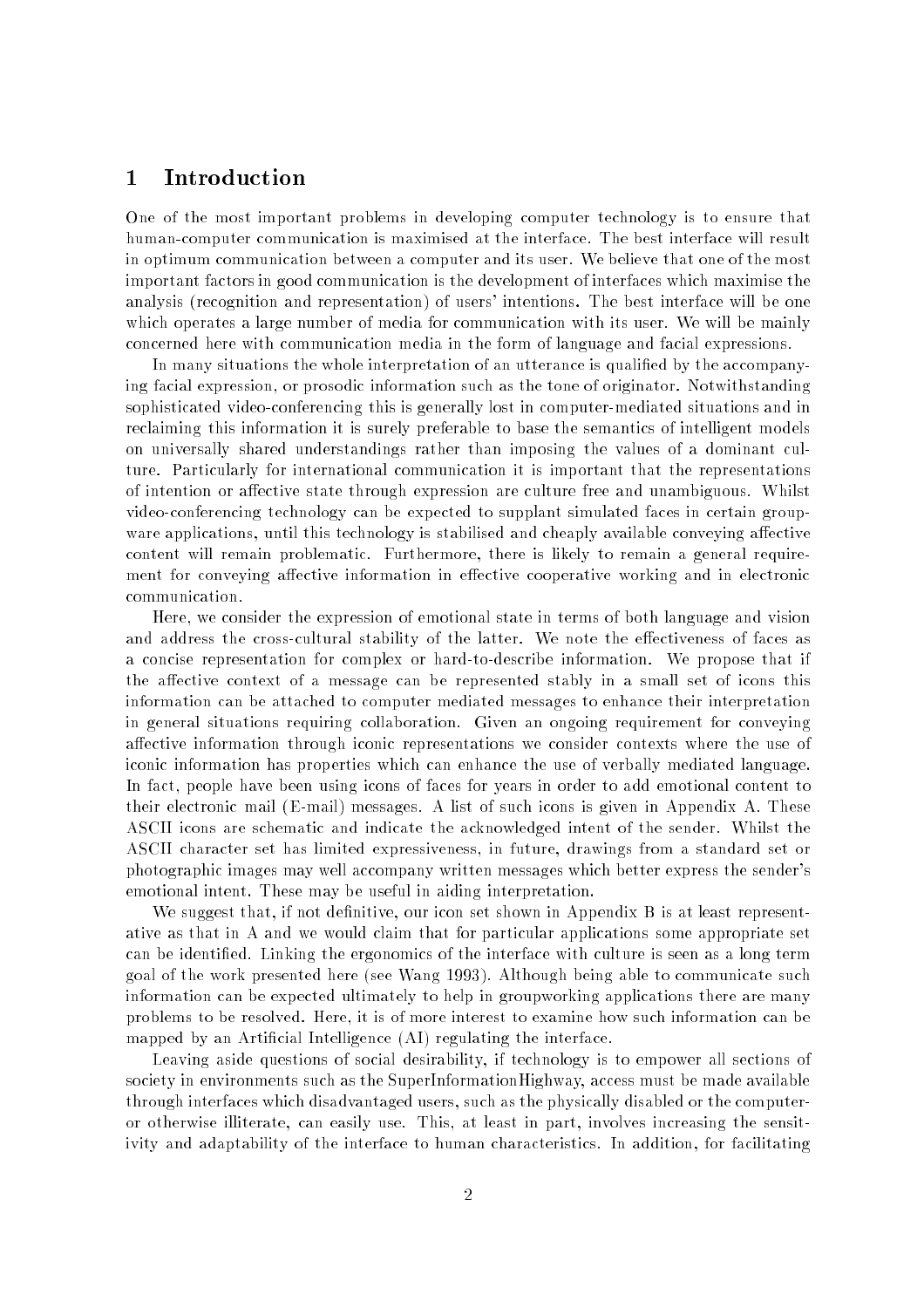international working an over-reliance on a single dominant language is likely to lead to impoverished interaction and cultural misunderstandings. If instead, intelligence can be applied to recognising the user's intent and to incorporating that within message processing, work in machine translation will result in more effective interactions. Effective translation however involves more than simple substitutions and mappings. A deep semantic understanding is implicated, which requires the integration of information from various sources, both verbal and nonverbal. It is to the development of such a model that the present work points.

We divide human characteristics of intention display into two types: verbal and nonverbal. First, we describe linguistic characteristics or the requirement for seeing beyond utterances to the intentions of a human communicator. We describe some ways in which this can be practically achieved. We then discuss human nonverbal communicative characteristics such as facial expression exhibiting emotion which could be accommodated by interfaces in the future. We describe a study examining the perception of iconically-represented emotional expressions in two groups (British and Chinese sub jects) and look at the similarities across the two cultures. Next, a particular philosophy for interface design is described. This philosophy, anthropocentrism or human-centredness, stresses situatedness and accommodates flexible initiative in computer use. Finally, a particular interface implementation in the domain of credit control illustrates some of these principles. It is our goal here to indicate some directions for human-computer interaction which lead to the truly sensitive interface.

### 2 Background

People frequently have the perception that computers are stupid, insensitive or unresponsive. This causes alienation, resistance and apathy. A ma jor reason for this can be attributed to the fact that the computer lacks emotional capability, particularly the lack of ability to understand where the human is "coming from". As communication between people and machines is mediated through the interface it may be instructive to examine some points of difference between human-human interfaces and human-computer interfaces as a guide to directions for improvement. The first is that whereas machines are literal, humans seek meaning. Asking a creative person to read from a page of newsprint is illuminating. Often they will paraphrase the text, missing or substituting words, and this is often unconscious. Contrast the pedantry of the average computer. Analogously, when someone speaks to you it is intelligent to perceive the intention behind the utterance, and respond to that, not merely to the words. We can go on to look at methods for detecting intentions in language and in vision.

#### 2.1Intentions in language

There are a number of theories of natural-language discourse processing and various computational models of these theories exist. Theories concentrate on the themes of semantics, structure, and intention. A common principle of all approaches is that they provide a model of the coherence of discourse. Semantic theories argue that the coherence of a discourse is a feature of its meaning and that if you model the meaning the coherence falls out of that. For example, there are theories regarding the coherence of semantics in discourse such as those proposed by Fass (1988), Schank (1972, 1973, 1975), Schank and Abelson (1977), and Wilks (1973, 1975a, 1975b, 1975c).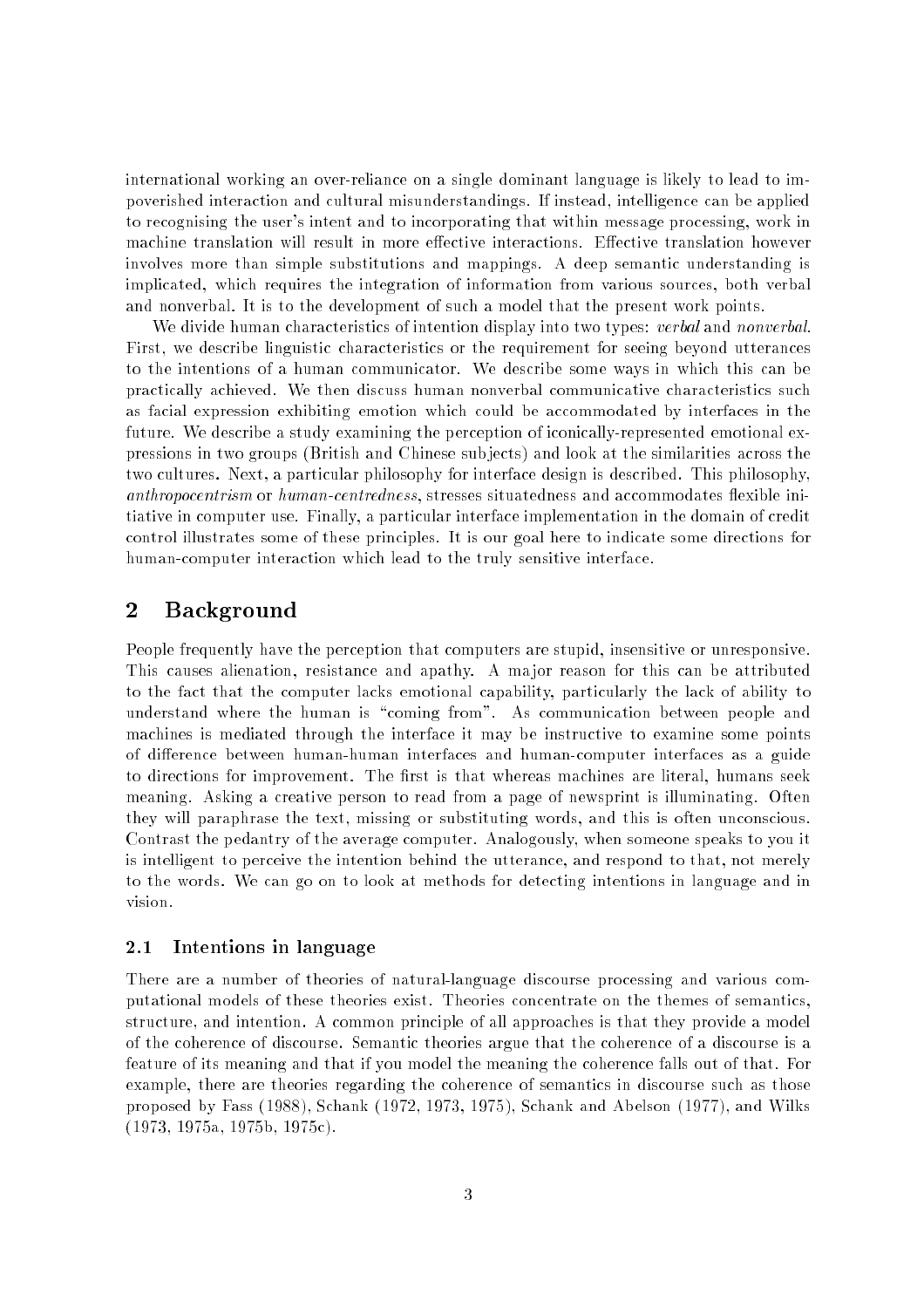Structure-based theories argue that a discourse can be modelled in terms of structural units which can be recognised and marked out in the discourse. These theories have given names like *topic* and *focus* to such units. Examples of such theories are proposed in Alshawi (1987), Dale (1988, 1989), Grosz (1983), Grosz et al. (1983), Grosz and Sidner (1986), Sidner (1983, 1985), and Webber (1978).

Classically, openness within systems refers to those systems which interchange material, energy or (particularly) information with their environment (von Bertalanffy 1950). For the intelligent understanding of the communication environment contextual operators must be brought to bear on the logical formulations of the base language. Collen et al. (1994) examine the general concept of openness within such systems concentrating particularly on its logical aspect. According to their analysis, information exchange lies at the first level of a hierarchy where metalevel logical computational reflection has been analysed and formalised and the context operators are passive. This level of the logical hierarchy presumes ob jectivised, observer-independent and static worlds which are unrealistic for natural language applications. Instead, Collen et al., noting the introduction of reflexive systems in formal logic and computer science (see Maes and Nardi 1987), propose a hierarchy culminating in reflexive openness characterised by active and evolving processes which include the observer as part of the system. Such a system can design, adapt and utilise communication strategies for interaction with other systems, of which it may construct a model, along with the relevant contextual consideration of both systems.

Collen et al. indicate applications in robotics, and in the study of language, where "the ability to produce statements is contrasted with the ability to represent and process meaning" (p. 70). This leads to a reformulation of the semantic retrieval problem in AI as changing from "the grammar generating the text" to "the text (social usage) generating the grammar" in which the human being is theoretically central to this process. Such work has implications for structure-based approaches to intention analysis.

Finally, other theories model the coherence of discourse from the point of view of intention, or the goals, plans and beliefs of the participants in the discourse. These approaches argue that people's intentions underlie their use of language and that by modelling these intentions one can model language. Examples of such approaches are given in Allen (1983), Appelt (1981, 1985), Carberry (1989), Cohen et al. (1982), Hinkelman and Allen (1989), Hobbs (1979), Litman and Allen (1984), Schank and Abelson (1977), and Wilensky (1983). The approaches do not argue that intentions in people's brains can be seen but that people's intentions can be recognised and inferred from the utterances they use. Although intentions can't be seen, they can be detected electrographically (see Libet 1985), a fact used in the development of thought-based interfaces (see Normile and Barnes-Svarney 1993). Ideas here emerge from claims made by philosophers of language such as Austin (1962) and Searle (1969). Such philosophers argue that the motivation for people to use language is to achieve their intentions.

Structure-based theories by themselves are inadequate for capturing intended meaning since they rely on well-formed sentences. Yet the psycholinguistic literature enumerates many instances of effective understanding of intended meaning when the utterance is not well-formed or even inconsistent. When a common understanding is shared the words are less relevant, and equally when other (paralinguistic) clues countermand a verbal message perceived intention governs the interpretation. It has long been recognised in the social sciences that a substantial amount of communicative information can be inferred.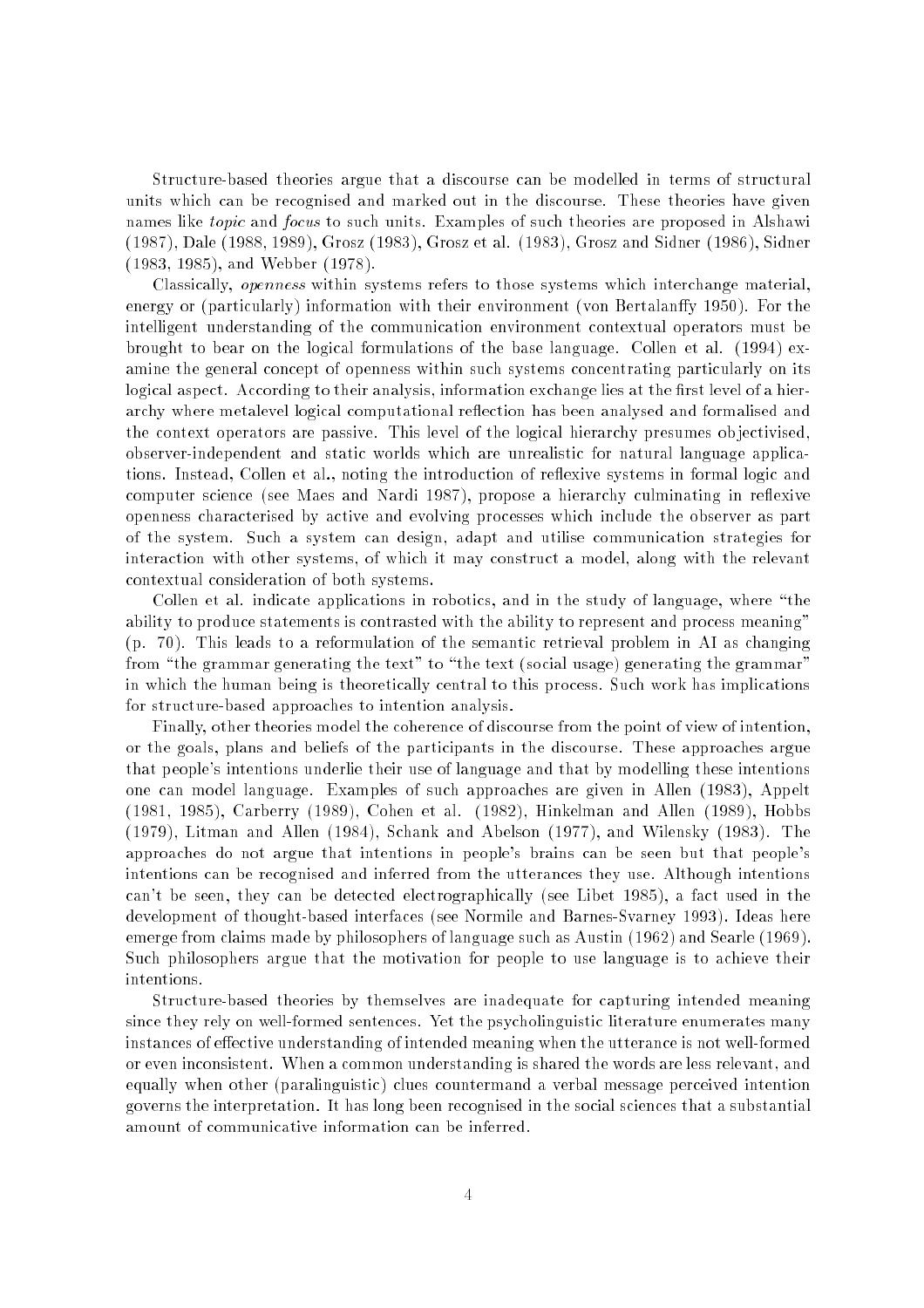#### 2.2Intentions in faces

As an area of Psychology, face recognition is of immense theoretical and practical interest. Long before formal studies were conducted folk theories relating facial expression to emotional states were established. The Chinese raised face reading to an art form, known as *siang mien*, a skill which still survives, and is recorded in both popular and scholarly books describing observable correspondences which betray character and temperament 1 (see Tao 1989). Also, of popular note is that the Ministry of International Trade and Industry (MITI) in Japan have promoted computerised secretaries that recognise their bosses' voices and have six different facial expressions. The cyborgs specically do jobs like taking messages and making the day go more sweetly so the boss doesn't get bored (see Computer Weekly 1995 (1/6/95)). Darwin (1872) was also interested in the relation of emotional state to facial expression and although his account suggested inborn human universals anthropologists and others have noted cultural differences which can radically modify the interpretation of expressions (see Eibl-Eibesfeldt 1972). For this reason it is important to establish widely understood expressions of emotional content.

Ekman (1993) summarises cross-cultural work on facial expression and emotion and raises numerous questions for further research. Citing evidence for universality in facial expressions he notes that there is no strong evidence for cross-cultural disagreement on the interpretation of fear, anger, disgust, sadness or enjoyment expressions.

In the world of computer mediated communication where communicators are distanced from one another some simulacrum of the sender's intentions provides helpful interpretive context. Such a situation would recognise that conveying *universally understood* information is not possible using only words and a restoration of lost context is required. Representing facial expressions may give fairly unambiguous culture-free clues to emotional state but respecting those aspects of expression which are culture-specic is also required.

Since pictorial forms allow for the interrelationship among parts to be grasped along with the simultaneous perception of multifarious aspects there is an increase in efficiency of information transmission which in Japan has resulted in learning several times more efficient than learning in verbal form (see Maruyama 1986). Maruyama suggests that encoding complex information in pictorial form allows business people to process recorded messages more rapidly and with reference to the combination of character parts in Classical Chinese describes a general scheme for keyboard input of pictemes which are basic components of picture coded information systems. Keyboard interfaces based on simplifying classical idiographic characters have met popular resistance in China and Japan and developing picture-coded representations is seen as an important extension to the often isolating and (currently) communicationally impoverished world of networked organisations.

Within AI, vision-based face recognition by computer is also undergoing a revival after 20 years (see Brunelli and Poggio 1993, Pentland 1993) and this has applications in security, criminology and other areas. The algorithms involved traditionally tend to view face recognition as part of visual processing and consider the face purely as a geometric image to be distinguished from others. However, the features used in the model described by Brunelli and Poggio (1993) which achieved perfect recognition on their test set are interesting. Taking anthropometric standards as initial measures, and then refining them mathematically, 35

<sup>1</sup> Such correspondences can be extended and for example in Japan the radiator grilles on cars are sometimes perceived as faces expressing say, *aggression*, and car sales have been affected by this. (Equinox, -Zen on Wheels, British Television, Channel 4, 1/11/92).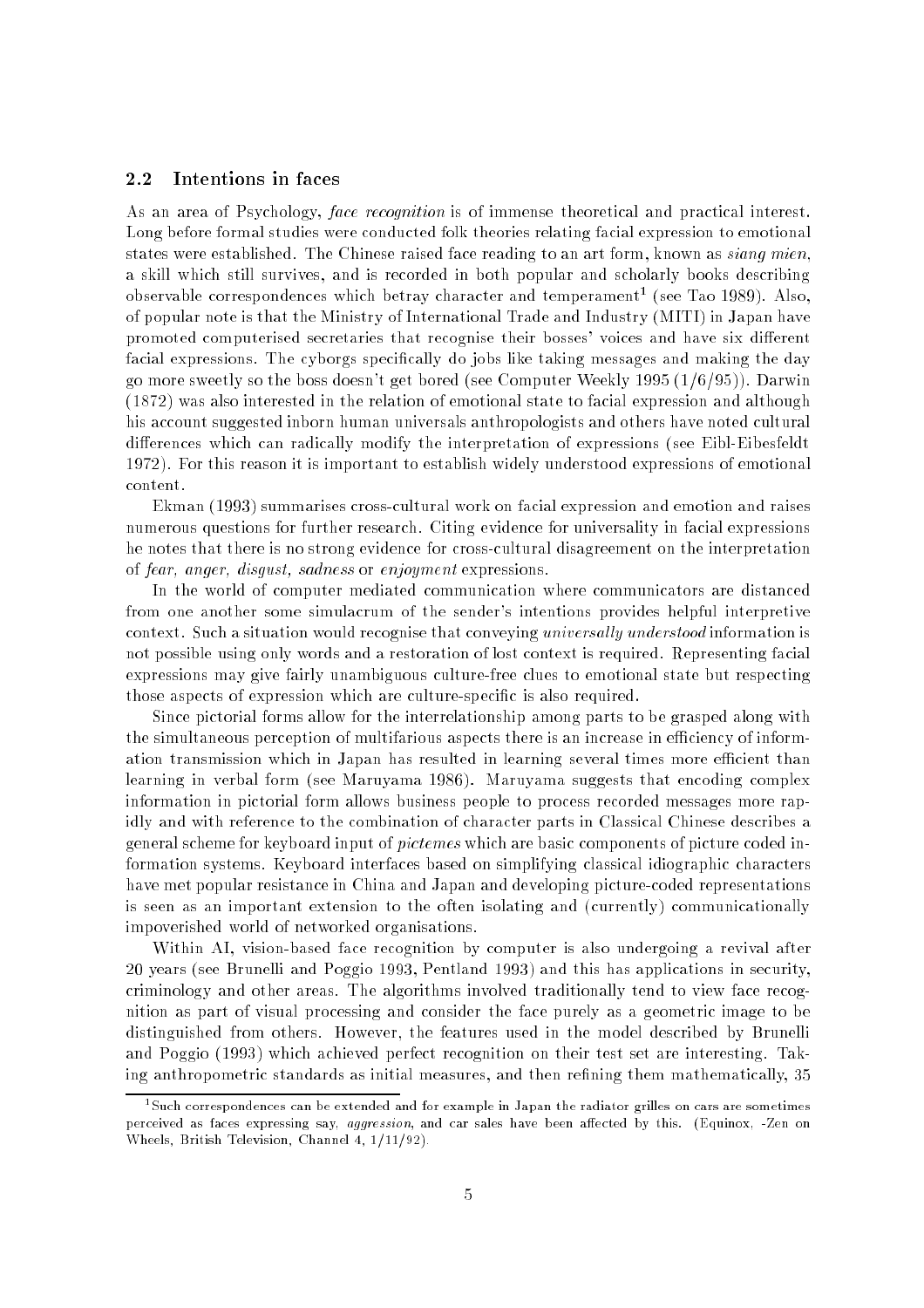facial features are extracted. Of these, 4 concern the eyebrows' thickness and position and 11 concern the arch of the left eyebrow. Thus almost half of the distinguishing features concern the eyebrows. The eyebrows are one of the most expressive parts of the face and this has implications for differentiating among emotions as Ekman (1993) has suggested.

By basing vision processing work on humanly meaningful features there is a potential for linkage to an integrated model constructed in terms of human semantics. Every division of the human nervous system has some physical structure related to emotion with the limbic system (the emotional core of the nervous system) regulating the information being communicated along various channels (see Cytowic 1992). Effective visual scene interpretation must likewise relate to a semantic context and for Human Computer Interaction in particular one constructed along humanly meaningful lines.

The image analysis techniques developed in vision processing systems have direct implications for user interface design. The literature suggests that difficult or long tasks are characterised by increased grimacing and other cues to indicate stress (see Delvolve and Queinnec 1983). Sheehy et al. (1987) examine nonverbal behaviour at the computer interface using an image analysis approach to categorise detected gestures and looking behaviours along with frowns, grimaces and other facial expressions. Detecting and acting upon this information can avoid failures and suggest remedial action. In addition to facilitating the social interpretation of visually transmitted information one implication of linking face recognition with interface design lies in the intelligent processing of information within specialised human-computer interaction. With cameras built into faster machines, and by using intelligent automated image classification, the possibilities of conveying richly differentiated information to a machine are realistic.

Research at the Science University of Tokyo has resulted in a program which can distinguish among human expressions such as anger, surprise and fear. Already seeing chips have been developed which can be programmed to recognise faces and respond appropriately (see Davidson 1993). Dolls with such seeing chips behind their eyes can recognise their owners and respond to their expressions. Naoko Tosa at Musashino Art University has already developed, Neuro Baby, a 3-D digital child which simulates emotional patterns based on those of humans (see Graves 1993). Neuro Baby responds to in
ections in human voice input, and if ignored will pass the time by whistling, and when addressed directly will respond with a cheerful  $Hi$ . Intelligent applications can then be programmed to respond appropriately and this line of work is liable to lead towards more sensitive interfaces in future computer based information systems.

Having summarised some work on the analysis of intentions in both language and vision. We now go on to look at some work we have done in each of these areas.

## 3 Analysis of intentions in language

In any research on natural language processing the variety of domains one can investigate is enormous. We have chosen the domain of natural language consultancy as it a common application for natural language dialogue technology. We also limit the domain to that of computer operating systems to narrow down the enormous set of possible natural language utterances. We use the domain of computer operating systems, as it is a domain of natural-language consultancy which is well-defined, and has been used before by a number of researchers investigating theories in natural-language processing. A Unix Consultant (UC) (see Chin 1988,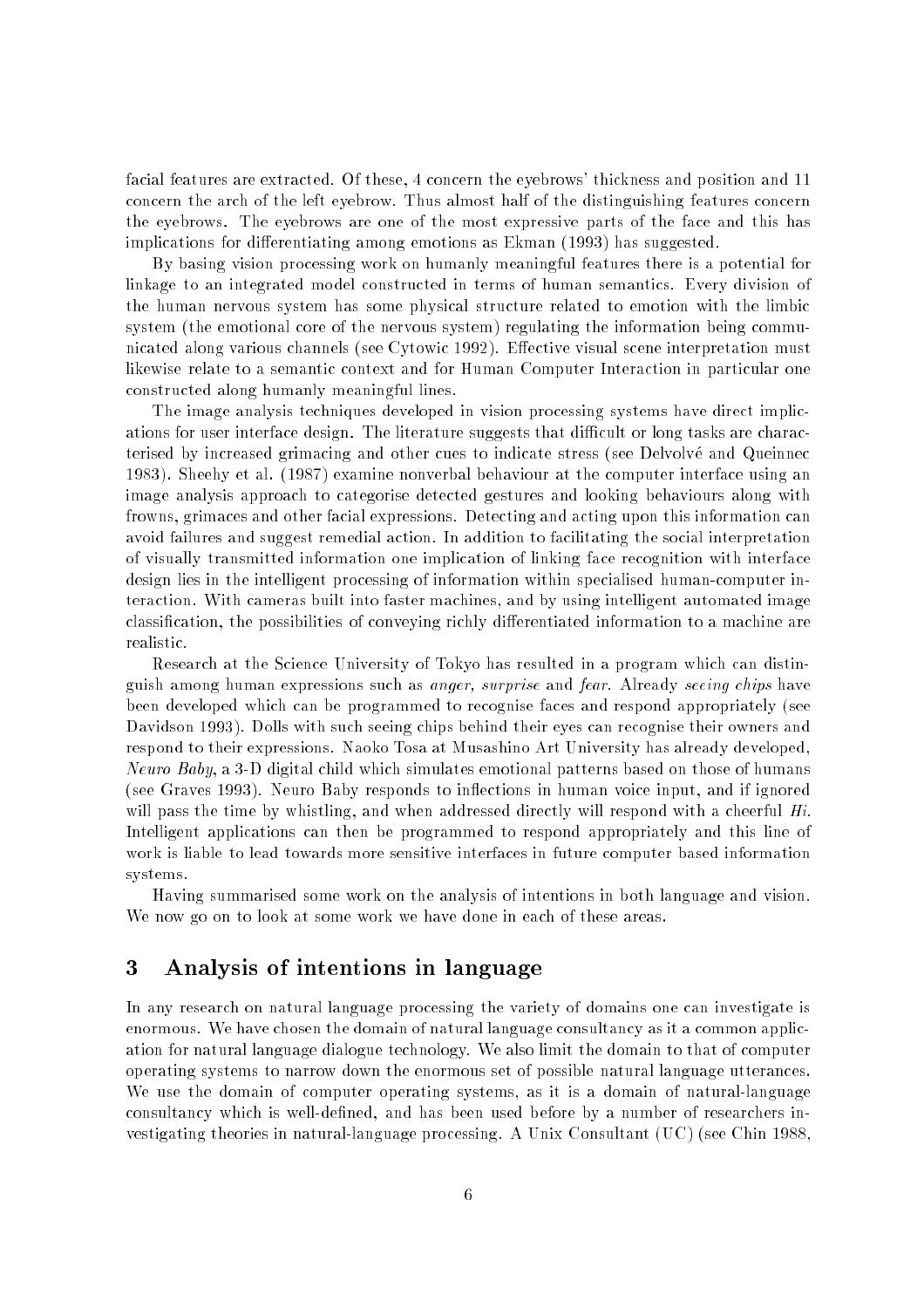Wilensky et al. 1984, 1986, 1988), implemented in Lisp, acts as a natural-language consultant on the UNIX operating system. Another natural-language consultant, implemented in Lisp, called the Sinix Consultant (SC) (see Hecking et al. 1988 and Kemke 1986, 1987) has been developed for the Sinix- operating system. Both of these systems are similar in scope and intent to the OSCON system.

The OSCON (Operating System CONsultant) program is a natural-language dialogue interface which answers English queries about computer operating systems (see Mc Kevitt 1986, 1988, 1991a, 1991b, Mc Kevitt and Wilks 1987 and Mc Kevitt et al. 1992a, 1992b, 1992c, 1992d). OSCON enables a user to enter written English queries and then answers them in English. The program is written in Quintus Prolog and runs on a Sun-4 computer in real-time. OSCON can answer queries for over 30 commands from each of the UNIX" and MS-DOS4 operating systems and handles four basic query types. OSCON can also answer queries about options on UNIX commands and complex queries about command compositions. The system is intended to be used by varying types of users with different levels of expertise. The architecture of OSCON is modular, so that it is easily updated, and can be easily mapped over to other domains.

The OSCON program currently answers four basic query types, queries about options, and command composition queries, for both the UNIX and MS-DOS Operating Systems. The fact that queries are of a given type aids in understanding and generating answers to them. Understanding queries is a combination of both ltering the query type and then understanding the query.

The architecture of the OSCON system consists of six distinct basic modules and two extension modules. There are at least two arguments for modularising any system: (1) it is much easier to update the system at any point, and (2) it is easier to map the system over to another domain. The six basic modules in OSCON are as follows: (1) ParseCon: naturallanguage syntactic grammar parser which detects query-type5 , (2) MeanCon: a naturallanguage semantic grammar (see Brown et al. 1975, and Burton 1976) which determines query meaning, (3) KnowCon: a knowledge representation, containing information on naturallanguage verbs, for understanding, (4) DataCon: a knowledge representation for containing information about operating system commands, (5) SolveCon: a solver for resolving query representations against knowledge base representations, and (6) GenCon: a natural-language generator for generating answers in English. These six modules are satisfactory if user queries are treated independently or in a context-free manner. However, the following two extension modules are necessary for dialogue-modelling and user-modelling: (1) DialCon: a dialogue modelling component which uses an *intention matrix* to represent intention sequences in a dialogue, and (2) UCon: a user-modeller which computes levels of user-satisfaction from the intention matrix and provides information for context-sensitive and user-sensitive natural language generation. A diagram of OSCON's architecture is shown in Figure 1.

We have described a system which can determine user intentions in natural-language dialogue and in turn use that to determine the level of user satisfaction. Now, we shall move on to describe alternative nonverbal means of modelling intention in human-computer

<sup>2</sup> Sinix is a version of UNIX developed by Siemens AG in Germany.

 $\lceil$  UNIX is a trademark of AT&T Bell Laboratories.

<sup>4</sup>MS-DOS is a trademark of Microsoft Corporation.

<sup>5</sup> ParseCon uses a grammar, in the Denite Clause Grammar (DCG) formalism of Prolog. Denite Clause Grammars (DCG's) were first developed by Pereira and Warren (1980) as a tool to be used in Prolog for natural-language processing.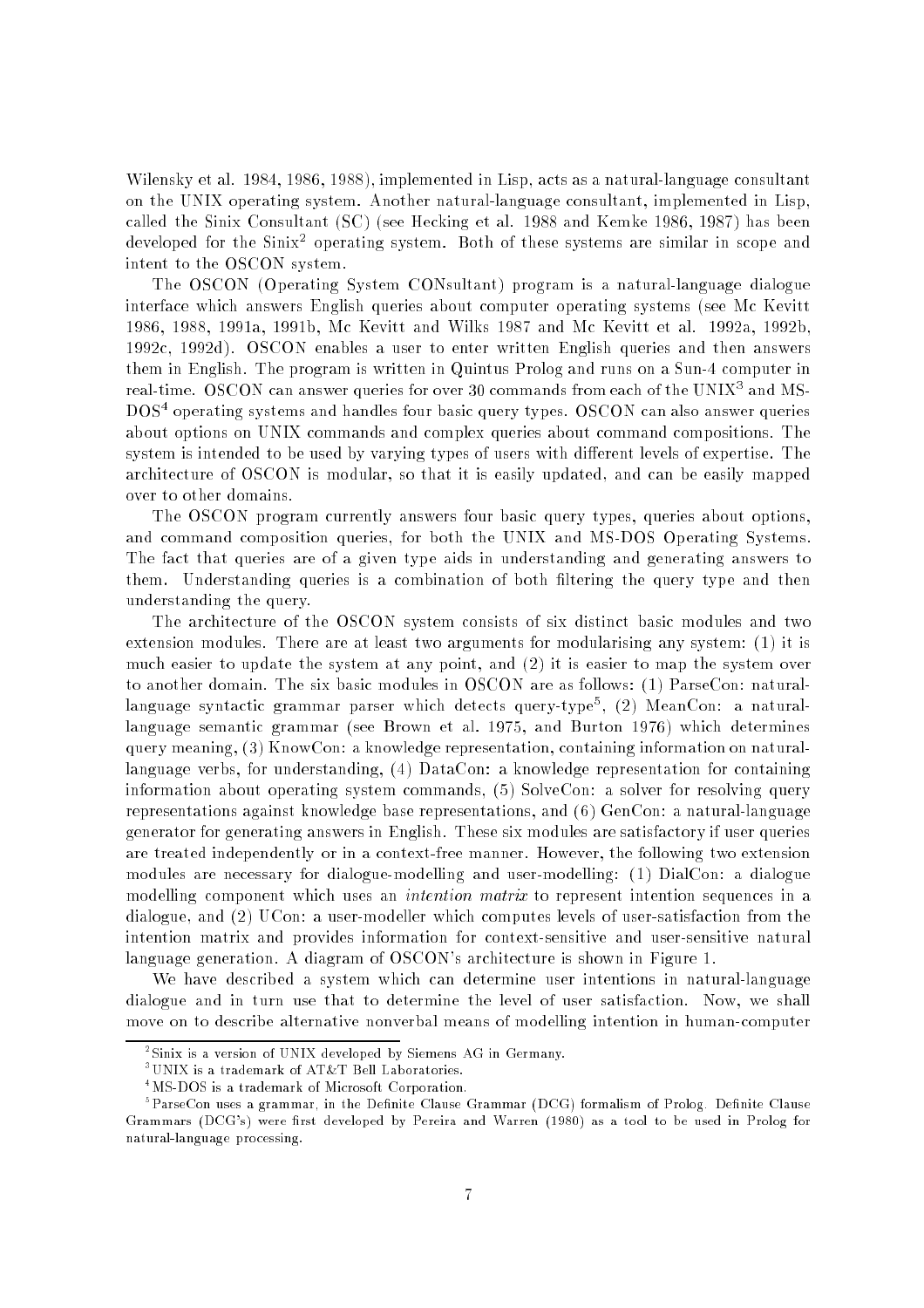

Figure 1: Architecture of the Operating System CONsultant (OSCON) system

interaction.

### $\overline{4}$ 4 Nonverbal means of analysing intention

There are many more dimensions to communication than merely the verbal or linguistic. There is a whole realm of semiotics which the computer in its current form does not begin to touch and for users who prefer to operate through channels other than the superficially verbal the computer is frustrating in its insensitivity. It is not our intention to get into a sophomoric debate about whether computers can have emotions, rather to consider what might be realistic in enabling them to have a more sensitive response.

First, is sensitivity to the expression of the user. Humans can usually tell from nonverbal cues if someone is tense, angry or impatient. This gives clues to formulate a response that is neither long winded nor patronising but considered and calming. This would be particularly useful in help or consultant systems. There is both an existing science and an ancient lore of how to read faces to detect such characteristics (see Tao 1989).

Other cues to the mood of the user may be indicated by touch. For example, a user who is in a bad mood might indicate this by over-vigorous keypresses or bashing the mouse and this could be detected. Sensors can readily detect this sort of symptom and use it in forming a user model. Another cue which indicates user-intention is sound. User satisfaction levels such as irritation, hesitancy, and other personal characteristics can potentially be detected through voice interfaces.

Although perhaps fanciful, there is a serious point behind these ideas which has a den-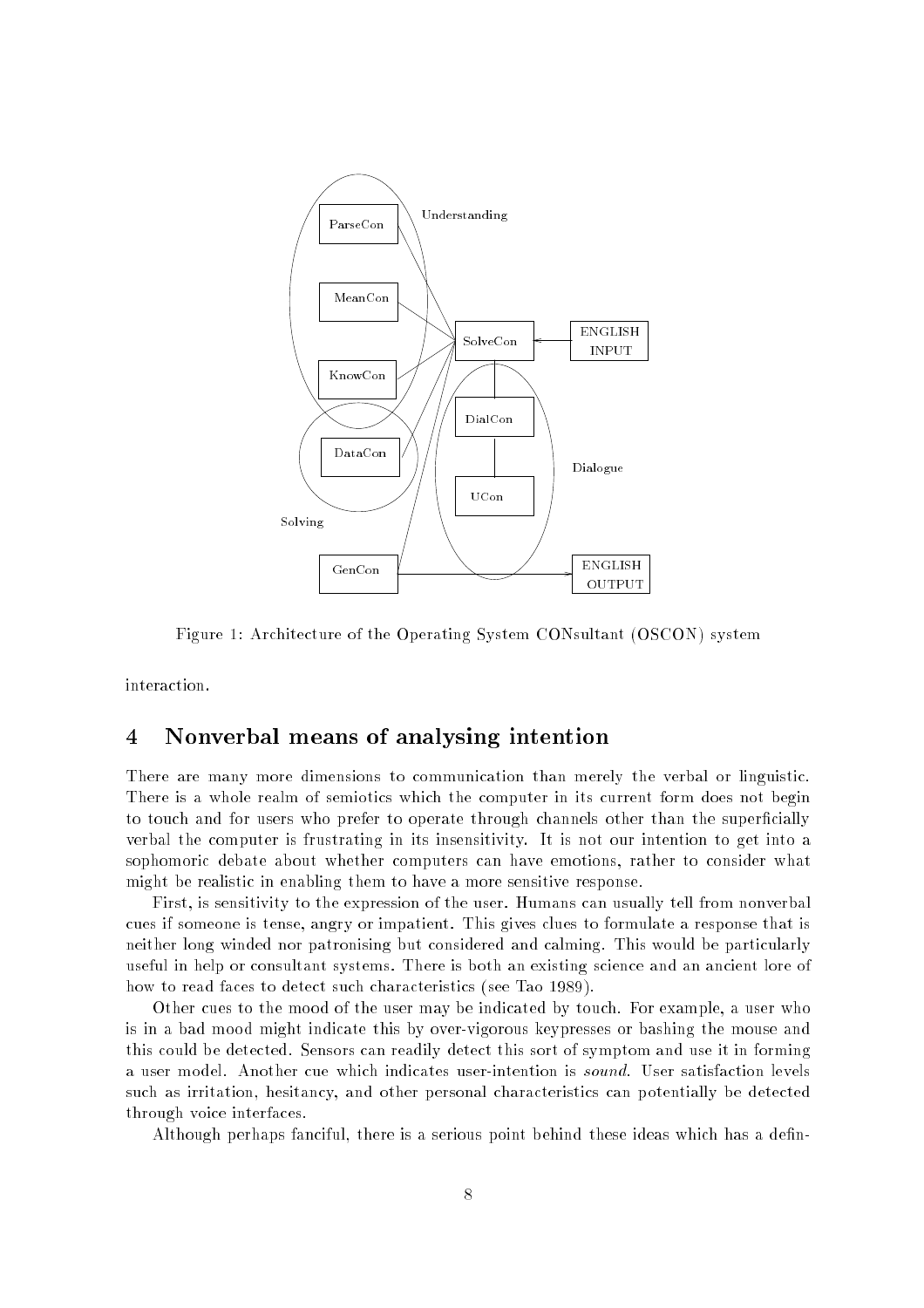ite message for design: typewritten interaction is a very superficial level of communication and limits the experience of interaction for many users. Although work in natural language processing is beginning to address intentions which underlie utterances, this is only one dimension of communication available to humans, and if computers are to be really user friendly they have to become a lot more sensitive to their users' needs. Some skeptical and empirical studies might indicate an agreed codied basis for recognising expression information and we have begun some cross-cultural work in this direction.

In an initial study, Wang and Gammack (1995) set out to investigate how context-free representations of facial expressions would be perceived in two distinct cultures. A group of Chinese and a group of British subjects were shown 70 iconic drawings of different facial expressions and their patterns of labelling and association were examined (see Appendix B). Assuming that each expression outwardly betrayed a characteristically intended emotional state Wang and Gammack examined the cross-cultural agreement in the identication of this. For the major theoretical categories of emotion, such as *happiness*, *sadness* and *fear*, there was good cross-cultural agreement in line with previous studies. Since the faces were drawn simply it would seem that a few facial characteristics may be enough to form a basic model of someone's emotional state, or the quality of intention, and pattern recognisers already exist which discriminate faces effectively using humanly meaningful (rather than purely statistical) parameters (see Brunelli and Poggio 1993). Similar findings for voice tones and other paralinguistic information imply that incorporating nonverbal information into user models can allow intelligent responses to be formulated: a critical requirement in a world where household appliances and gadgets will increasingly include intelligent processors.

Other work on the nonverbally mediated computer recognition of intention is described by Radin (1993) and has many potential outcomes in human machine interaction applications. Radin's study confirmed previous work showing that an artificial neural network can learn to associate machine generated random data with the mental intentions of specic individuals who are not physically connected to the machine. Humans forming a conscious intention somehow affect the interaction with a random number generator to produce non-chance, person-specific patterns. Such findings have implications for intention based interfaces such as robots operating remotely in environments with impaired conventional communication facilities, or to controlling the wheelchairs of quadriplegics.

Thought or intention based interfaces are also being researched in various countries, summarised by Normile and Barnes-Svarney (1993). Researchers in New York are training users to emit brain signals which control cursor movement, and in Illinois, typewritten output is being produced by people spelling out words in their minds. In Japan, research concerns the mental formation of syllables before actually being voiced, and researchers can determine accurately when sub jects prevocally form a particular syllable. Such work relies on the brain producing varying electrical signals just prior to action: such signals can then be detected and matched with specific actions.

Having now looked at the analysis of intentions from both a language and vision point of view we can now go on to provide our general philosophy of interface design.

### 5 A philosophy of interface design

We argue that one key to effective usability lies in system interfaces designed to allow the maximum responsiveness to the user's intentions, however expressed. The human centred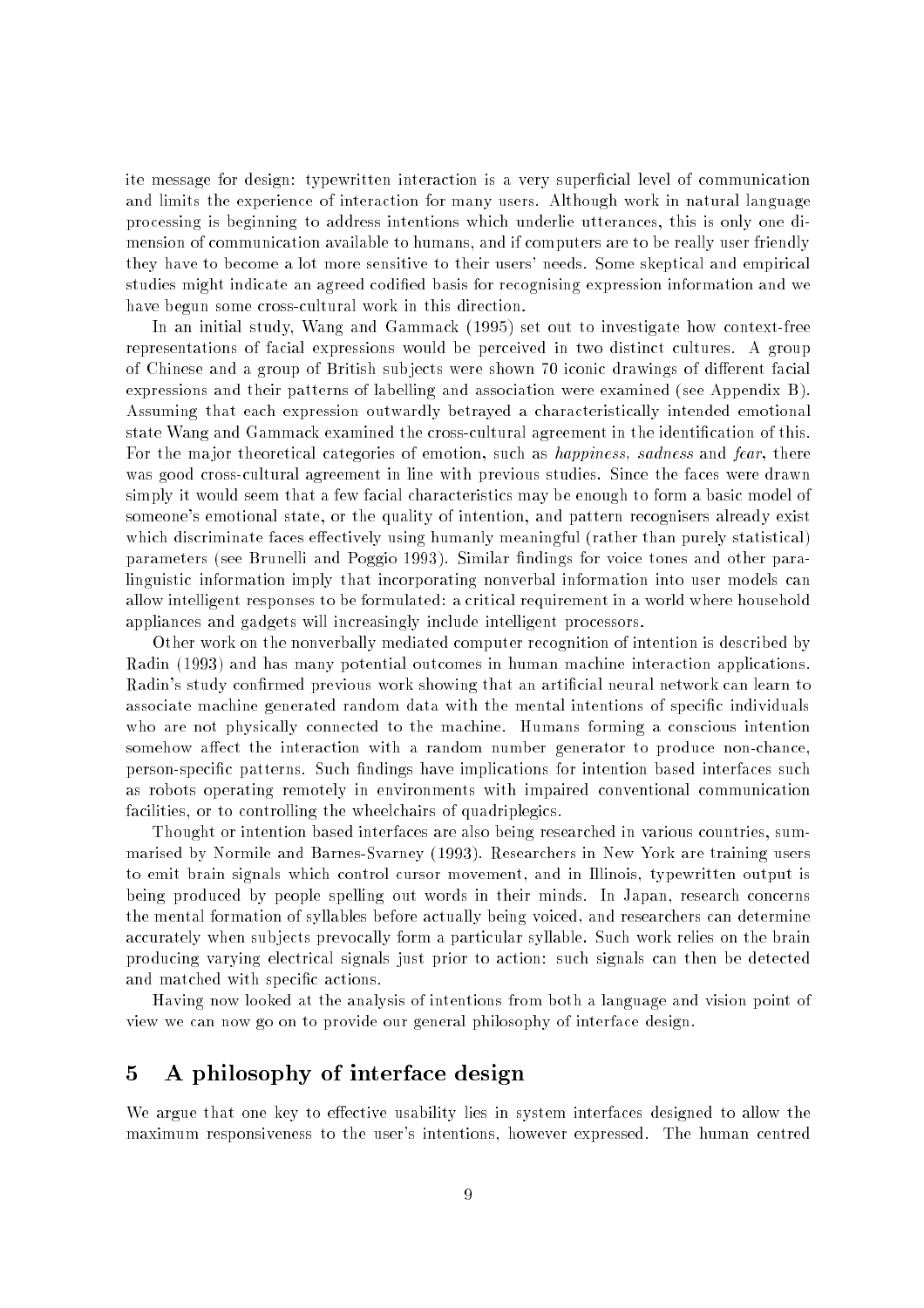philosophy (see Gill 1991) of users as designers fits well with such requirements, taking advantage of the symbiotic relationship between human and machine in information systems. In this the strengths of the computer in numbercrunching and memory aspects complement the situated awareness and contextual judgment of the human. For effective communication between human and machine there must be some provision for a shared appreciation of the context of action and the assumptions which the user brings to the interaction. Work on user modelling (see Kobsa and Wahlster 1988) and the research of Suchman (1987) on "communicating" with photocopiers indicates some directions for this work. Spreadsheets, probably the most useful and versatile applications in organisational life, owe this status largely to their making minimal assumptions about the user and thus not constraining the interaction.

Some of these principles were adopted in the design of the interface to the IDIOMS\* (Intelligent Decision-making In On-line Management Systems) management information system (see Gammack et al. 1989, 1991, 1992) which is summarised below. In this project a major aim was to allow any decision support system generated within the development environment to embody the assumptions, meaningful semantic categories, contextual concerns and temporal exigencies of the situated user or application developer. In effect, this provided a qualitative and semantic processing environment analogous to the quantitative manipulations of spreadsheets.

We believe that a good interface design will take advantage of the strengths of both the computer and the human. These may be roughly characterised as:

- (1) the computer having a huge memory and powerful numbercrunching ability
- (2) the human having an ability to judge the appropriateness of rule-based advice in a given context

The contextual awareness and subjectivity in  $(2)$  is extremely difficult (if not impossible) to model in advance of the context of use but for many information systems it is not an issue which can be ignored. It can be facilitated by the analysis of intention as mentioned already.

We have applied this philosophy in the design of a *human-centred* interface to a decision support system accessing a massive corporate database. The system discovers implicit patterns in the database and reports the variables which best predict some attribute of interest. This, in effect, is a database classifier which generates a decision model. The design allows both *objective* description of information in the data to be reported for inspection and evaluation and the *subjective* judgements and contextual considerations of the human to be communicated to the decision-making software.

Effective management decision making is a combination of lessons from past experience and judgement of the current situation. How can these be combined in a human-computer system? Our solution is to divide the labour of decision making along the lines of these complementary strengths. The human-computer interaction becomes an issue of detailing how this design goal can be achieved.

In an example domain of *credit control* the likely outcome of granting a loan application can be determined by examining the historical database to find the best predictors (see Fogarty et al. 1992). This information, once extracted from the database can be represented to the user, who can then use it immediately for inference, can fine tune it in various ways, or

The IDIOMS project is being undertaken by the Bristol Transputer Centre at West of England University -(formerly Bristol Polytechnic), The National Transputer Centre at Sheffield, Strand Ltd., and a well-known British high street retail bank.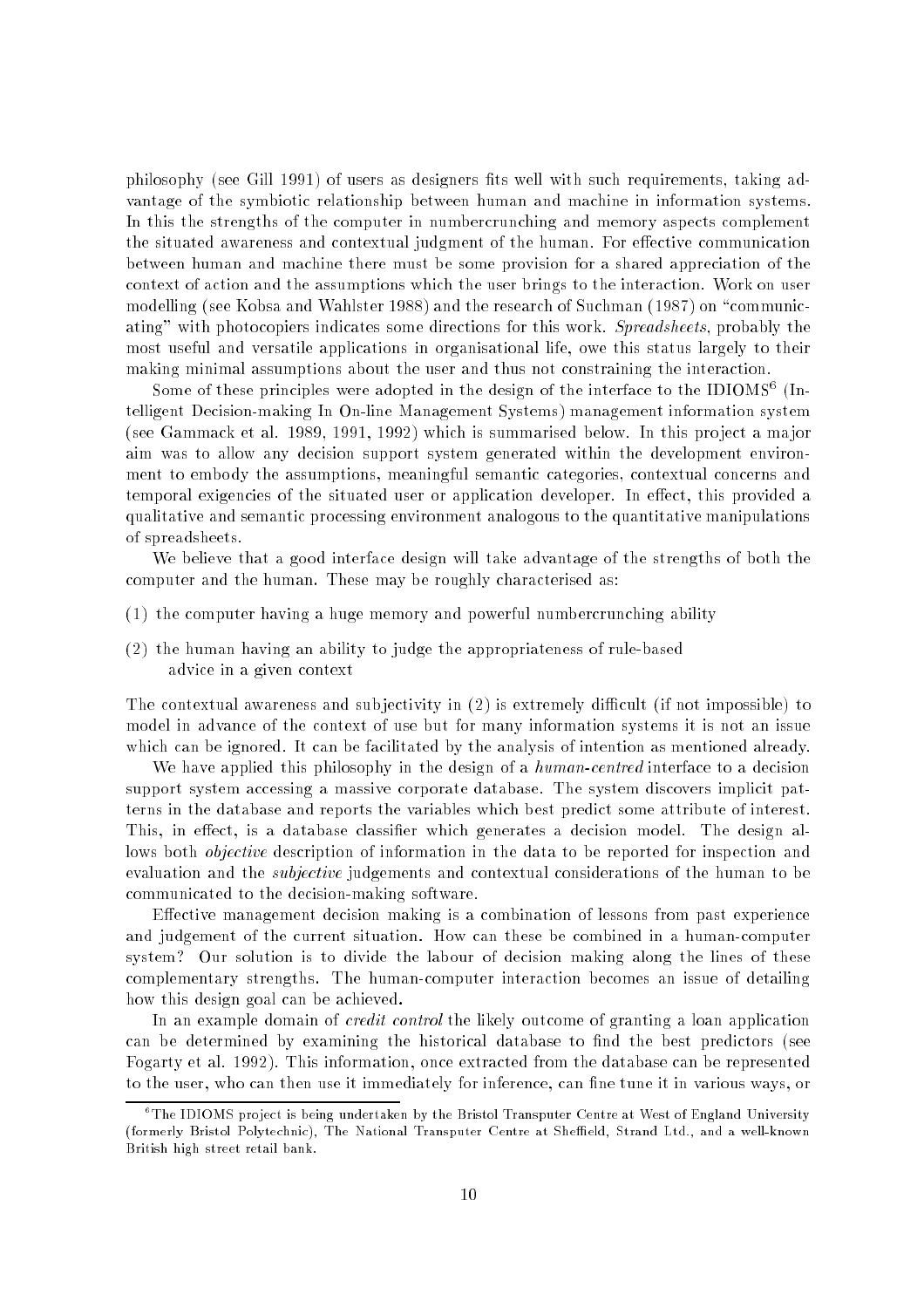can actively introduce new influences into the decision model. The next section describes an example interface which facilitates this along with some of the criteria considered in choosing the design.

#### 5.1Designing the interface

In keeping with current trends we developed a graphical user interface (GUI) using XView and keeping in mind the standard look and feel which makes transfer of training relatively painless. We also retained the developer's interface as a set up option which is text and cursor based. This allows transfer to environments which do not yet support windows, and gives relatively unsophisticated computer users a more guided dialogue. There is some evidence that certain classes of user prefer text-based interfaces and greater guidance in the interaction (see Fowler and Murray 1987) and so a choice is provided. However, the GUI is more interesting and forms the basis of our discussion.

The next issue concerns the amount of user involvement with the system. The interface to a piece of application software does not exist in isolation: it is there to facilitate the use of the software and to help the user gain power and freedom in its use without obstructing the user's intentions. The amount of control exercised over the software in our design is left to the user's discretion: minimally, the user may simply run the unprocessed (*objective*) output from the database classifier, or, at the opposite extreme, override it completely by building his/her own (*subjective*) model. Something in between is more typical and of course different decision models can be experimentally compared. Rather than have a fixed level of involvement, such as usually found with expert system interactions, our design aim was to allow the system to be used compatibly with the user's own volition and to adapt to represent his/her intentions.

Econometric modellers and business decision analysts routinely adjust the outputs of decision support models to take account of current circumstances and their own experience. These post hoc adjustments offer little scope for finely principled decision making. For a true interaction there should be some to-ing and fro-ing where the best decision is negotiated. This is likely to be a function of both empirical data and sub jective opinion. We now illustrate this general problem by way of an example which brings out the features of interface design which we alluded to earlier.

#### 5.2Credit scoring for loan applications

The IDIOMS pro ject is one which uses techniques from AI to detect patterns in large databases and to convey this information in a humanly understandable manner. Although supporting rule-based descriptions of expertise, IDIOMS represents a break from traditional expert system developments in several important regards. First, it uses a more flexible representation of knowledge, allowing the same knowledge base to conclude on numerous goal variables, and has straightforward extensibility and maintainability. Second, it allows the user to take the initiative and alter the thresholds and criteria for decision making. This human centred design coupled with an adaptive machine learning component allows many of the traditional problems of expert systems development to be overcome, such as knowledge acquisition, insensitivity to context and inevitable obsolescence, while retaining the desirable features of heuristic processing, natural-language like communication, and reasoning transparency. The underlying hardware, a powerful parallel processing engine, allows fast management access to information without interfering with routine processing jobs and empowers complex decision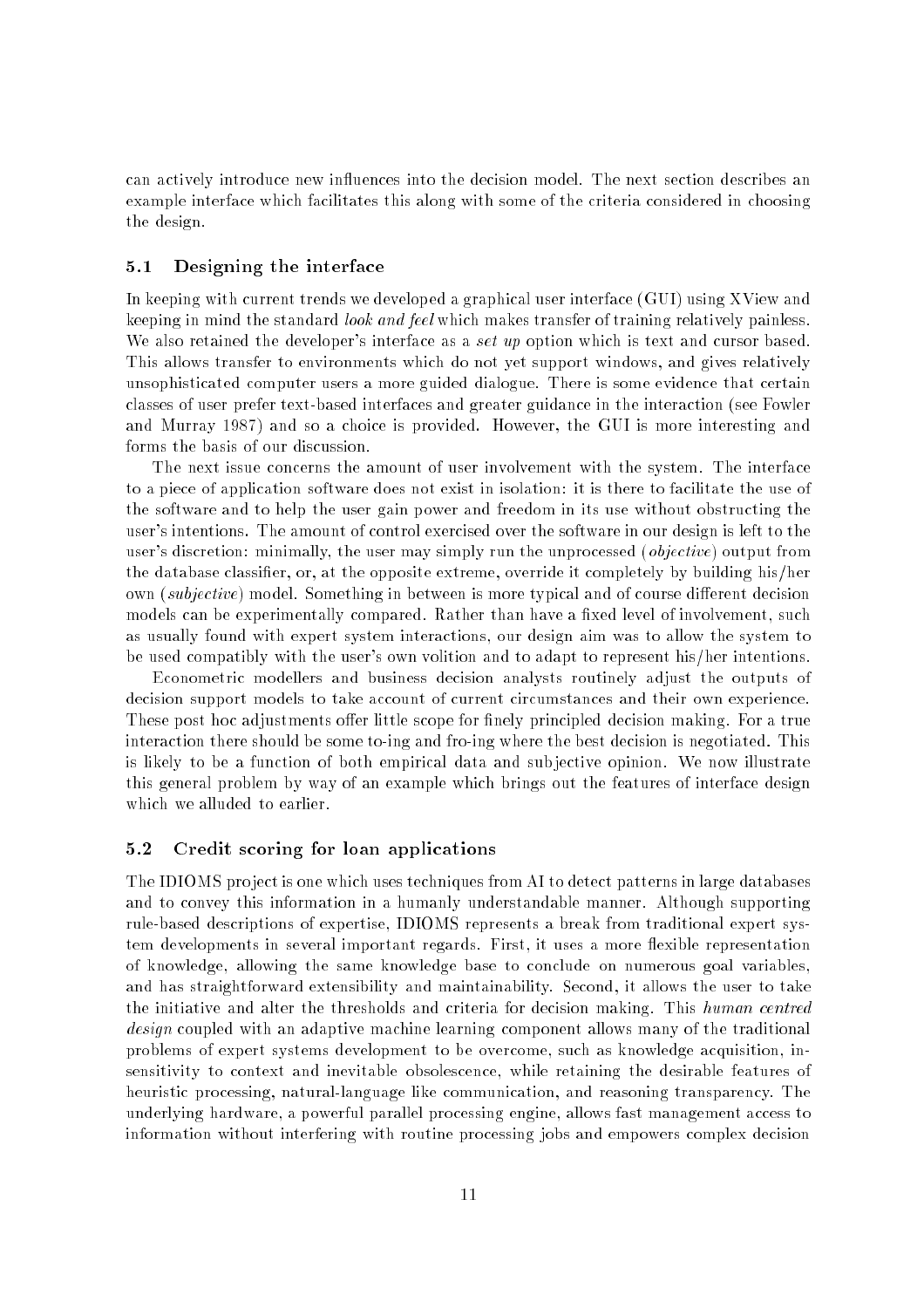making.

The IDIOMS pro ject has been applied to the domain of credit control. A typical problem for a bank manager or insurance underwriter involves looking at the entries on a loan application form and deciding whether it is a good or a bad risk. This is a complex function of predictors such as salary or outgoings, but may also be affected by indications such as phone ownership and length of time at an address. The bank manager has a certain amount of experience with particular cases, the insurance underwriter rarely receives direct feedback, and in both cases a database has a massive history of example forms and their outcomes. Figure 2 shows the sorts of criteria in the database which can in
uence a decision to grant a loan. An arc shows a dependency of some sort between a pair of attributes.

### Figure 2: Example criteria for granting loans

The manager, however, may wish to add some relevant information to that available from the database as Figure 3 illustrates. In this case although the applicant's salary is high and other indications are good the manager knows that the applicant is likely to be made redundant soon and that this may affect the outcome. A mechanism for introducing this into the decision making is provided as a menu option and new classes can be subjectively built into the model.

Conversely, existing classes can be ignored: if a globetrotting millionaire of independent means applied for a loan categories such as time at address and salary might be considered irrelevant. Figure 4 shows the sorts of adjustment that the user can make. The classications of a category are provided by optimising the data for discriminability. However, the user may have reasons to alter this prior to decision processing. In the example the value of 30 for age provides a good discrimination for marital status with the probabilities distributed as shown, but the user may be interested in whether it is worth targeting 40 year olds with inducements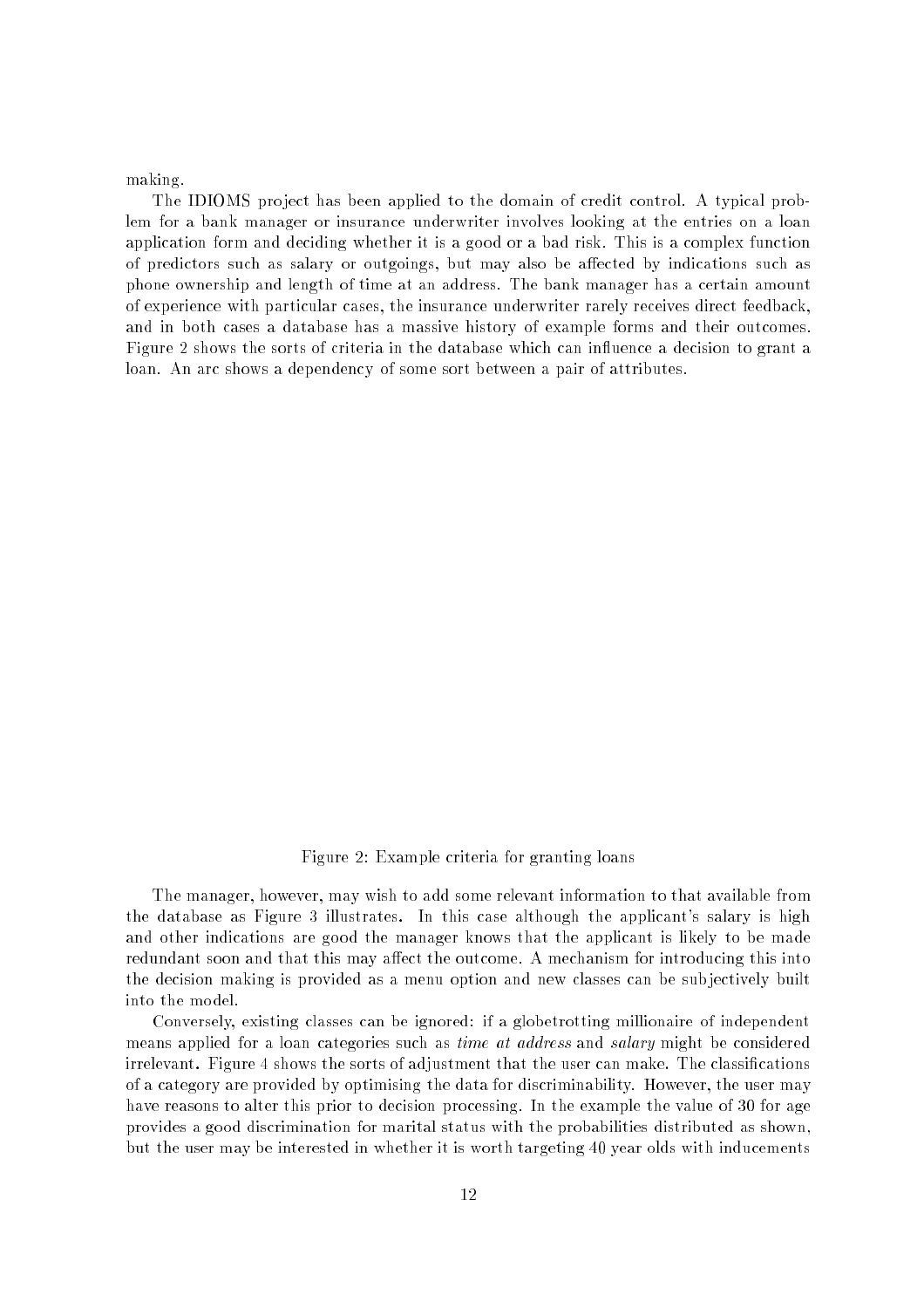Figure 3: Addition of information to the database

to take out family protection loans as survey data might have shown. By adjusting the value using a slider and doing a database recount with the new category values a new pattern of dependency between the relevant categories can be shown and its effect on some goal attribute established. By adding or deleting boundaries at will the user may arrive at a model that predicts the likely effect of targeting 35-40 year olds. The graphical slider and the accompanying textbox are coupled such that updating either automatically updates the other. This is useful in cases of changes in the law, such as raising the school leaving age to 16, where typing in a number to adjust a boundary may be easier than adjusting a slider.

So far, we have discussed only some features implemented in the GUI which is essentially intended to be used by business modellers to aid decision making. However, we should close by noting that our system is intended to go beyond this to allow the model which has been built and tested to be more generally used. For this, software was written which takes the classication rules implicit in the data model which predict a goal variable of interest and translates them into the format used by an expert system shell (see Oates and Gammack 1992).

The advantage of this is that it allows the automatic generation of an expert system from information available in a database, reporting such information in a natural-language like manner through an already familiar interface. This enables a business model to be ported to personal computers in branch offices or onto, say, smart cards. This automatic generation allows the development of the end-user interface to be restricted to filling in the appropriate textual explanations cutting down the knowledge acquisition effort.

The IDIOMS environment represents one approach to intention based interfaces in which the environment of application development and use is adapted to the users' intentions and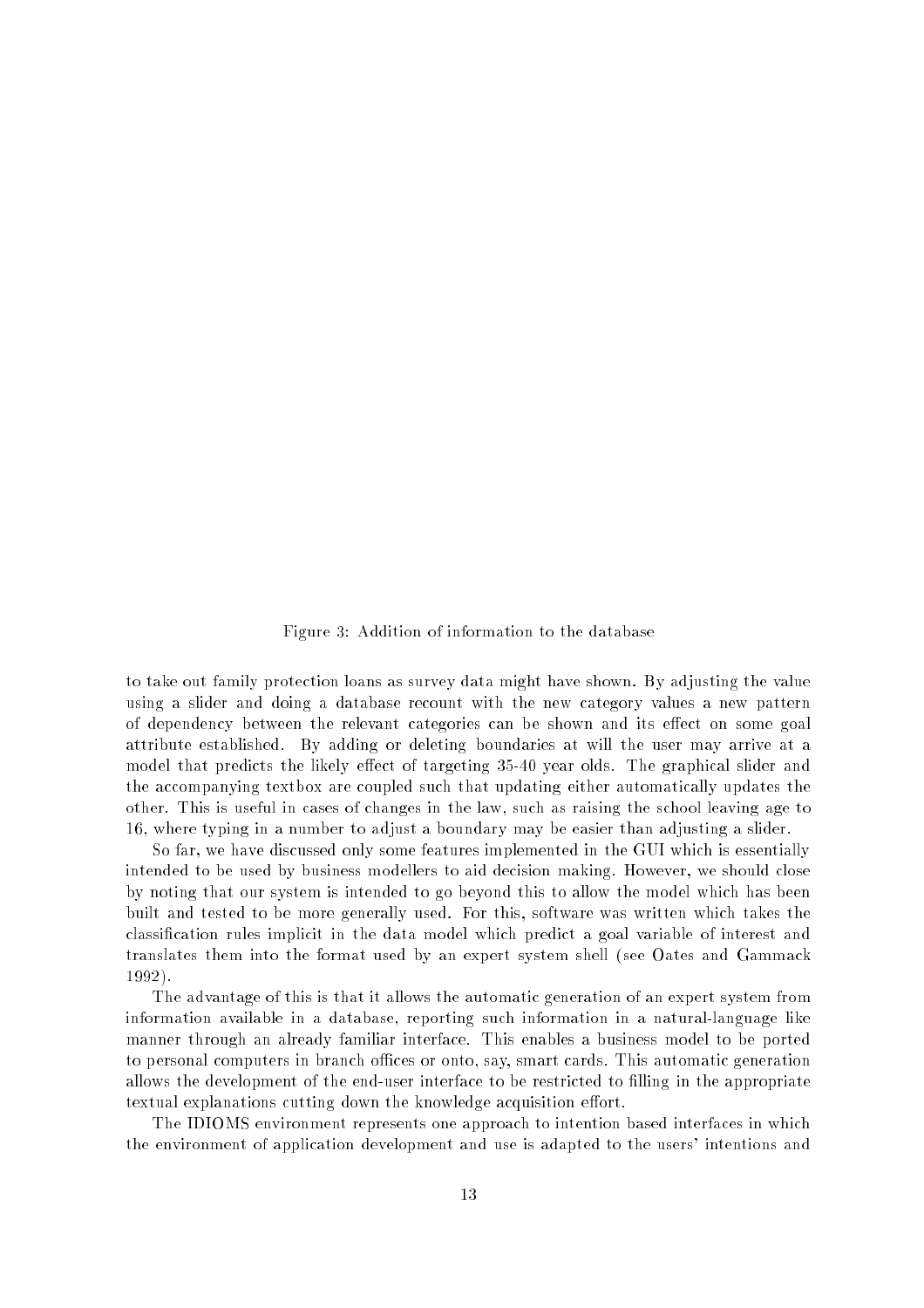Figure 4: Adjustments to the database

situated judgements. Allowing users to design the use of systems as they develop represents a change from designs based on the third party assumptions of a system designer. We hope to extend this philosophy through our research on the integration of language and vision in interface design, in bringing intelligence to the default settings and configuration of the interface, through learning about user characteristics and modelling local semantics to anticipate the user's intent. Although groupware systems such as the *Coordinator* (see Winograd and Flores 1986) based on speech act theory have been perceived as too constraining and inflexible the introduction of more sophisticated processing and transmission of intentions will surely enhance communication.

We started out with the assumption that the optimum human-computer interface will be one which maximises communication between users and computers. We claimed that the analysis of human intentions will be a method by which communication is maximised. It was pointed out that intention analysis will be maximised in an environment where there are a number of media of communication between the human and computer.

We discussed the fact that communication media can be categorised into two major types: verbal and nonverbal. The analysis of intention in verbal communication was discussed with respect to work on a computer program called OSCON which answers questions about computer operating systems. Then we discussed nonverbal communication with respect to recognising emotions in facial expression and indicated the potential of this work for intelligent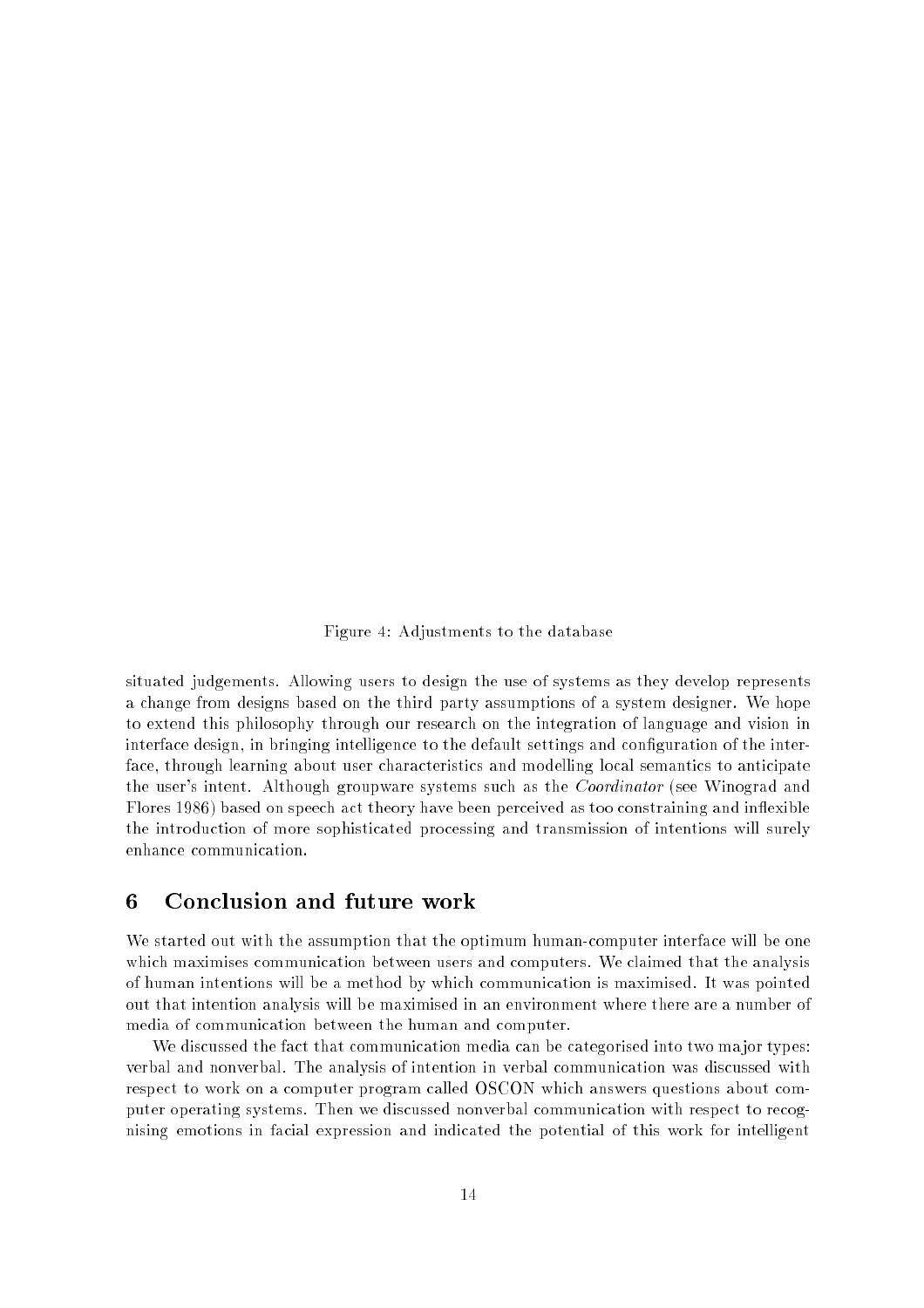interfaces with integrated semantic processors and user modelling capability. We argued for a philosophy of interface design which brings the human and computer closer to analysing each other's intentions. Finally, we discussed the IDIOMS project and an example case study of loan application where verbal and nonverbal intention analysis could be incorporated.

Future work will involve designing an interface which will enable the computer to analyse intentions in utterances, facial expressions, touch, and sound. Representations which assimilate all these means of communication of intent will need to be developed. This will help in enabling the computer to better analyse human intentions. This work can then be incorporated into interfaces such as Le-Mail which acts as an animated/iconic network communication E-mail system across language boundaries (see Yazdani 1995) and integrated with iconic languages such as Icon-Text (see Beardon 1995).

The analysis of intention can be used to build better computer programs which can communicate with people through dialogue whether that dialogue be in natural language or otherwise. With such techniques people will be nearer to communicating with computers in their own natural ways rather than having to learn some abstract computer language. The hope is that, if they are communicating in the same language, computers will be better able to understand people's intentions, and likewise, people will be able to use computers more effectively.

### 7 Acknowledgements

This research was supported in part by grants from the Chinese National Science Foundation (NSF) and from the British Council. The authors would like to thank Dr. Carolyn Begg for helpful discussions during preparation of this paper.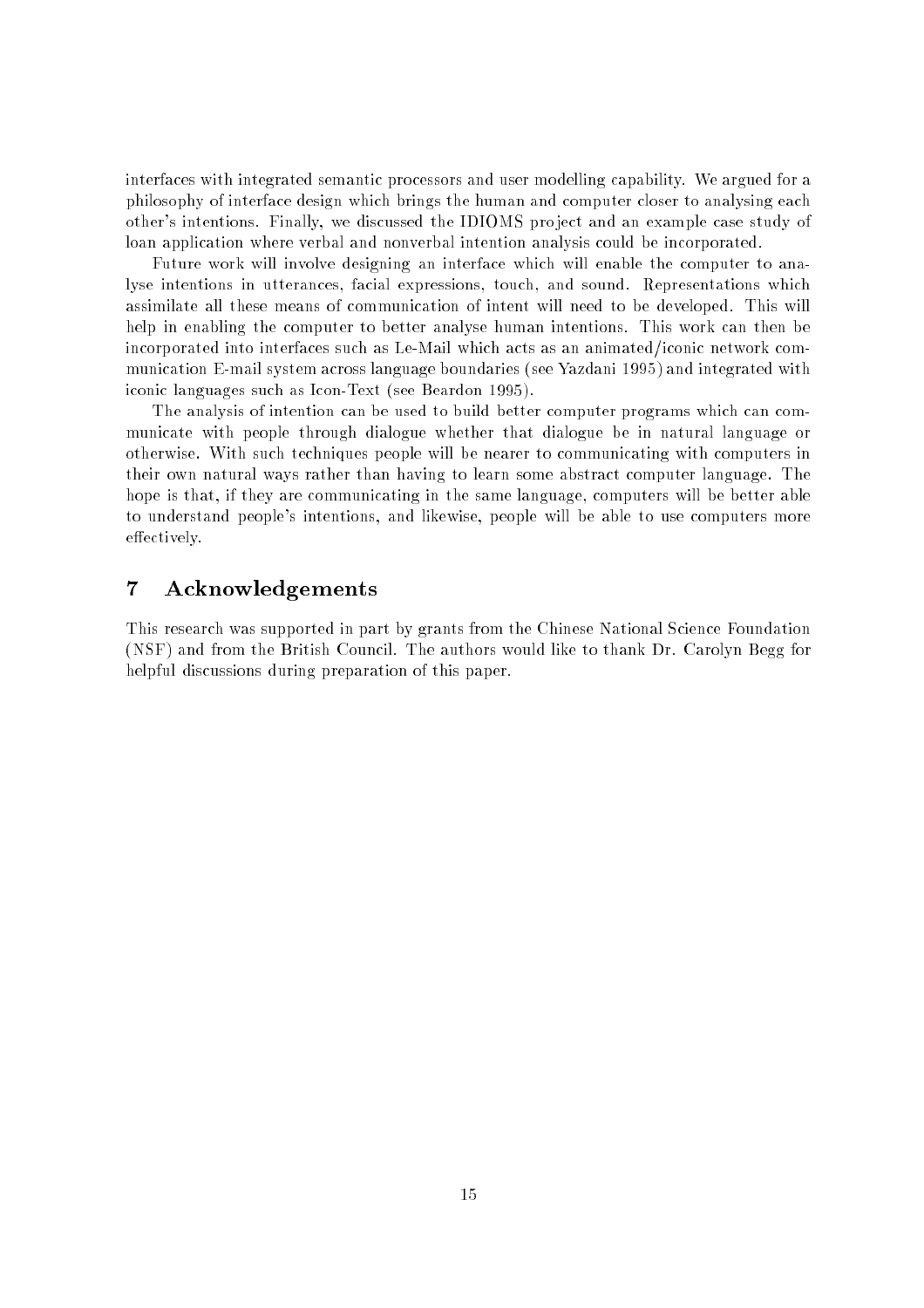### Appendix A

### Face icons used with E-mail

This Appendix shows ASCII face icons which can be used by computer users while sending E-mail messages. The smileys are available on a smiley server from DaviD W. Sanderson (dws@cs.wisc.edu) ((C) Copyright 1991 by DaviD W. Sanderson) as shown (see Sanderson 1993). We have only shown around 100 of the full set here.

```
From pa.dec.com!decwrl!uunet!sparky!kent Tue Oct 22 12:55:00 PDT 1991
Article: 2864 of comp.sources.misc
Newsgroups: comp.sources.misc
Path: pa.dec.com!decwrl!uunet!sparky!kent
From: dws@cs.wisc.edu (DaviD W. Sanderson)
Subject: v23i102: smiley - smiley server, version 4, Part01/01
Message-ID: <1991Oct22.033215.1939@sparky.imd.sterling.com>
Followup-To: comp.sources.d
X-Md4-Signature: 30ae782918b11808204e363618389090
Sender: kent@sparky.imd.sterling.com (Kent Landfield)
Organization: Sterling Software, IMD
Date: Tue, 22 Oct 1991 03:32:15 GMT
Approved: kent@sparky.imd.sterling.com
Lines: 2158
Submitted-by: dws@cs.wisc.edu (DaviD W. Sanderson)
Posting-number: Volume 23, Issue 102
Archive-name: smiley/part01
Environment: UNIX
Supersedes: smiley: Volume 20, Issue 73
smiley(1) is a "smiley server" I wrote for my own pleasure.
Its list of smileys is more comprehensive than any other I have seen;
it subsumes all the smiley lists I have ever seen posted to the net.
This version has about fifty more smileys than version 3,
(589 faces, 818 definitions) and a better README file.
Keep those smileys coming!
DaviD W. Sanderson (dws@cs.wisc.edu)
\cdot - )
     Willie Shoemaker
-( always should wear safety glasses, especially in the laser burn-in room
     [entropy@fluke.UUCP]
!-( black eye
!.'v (profile) flat top
\#- )partied all night
#:-) smiley done by someone with matted hair [figmo@lll-crg.ARpA]
#:-o "Oh, nooooooo!" (a la Mr. Bill) [figmo@lll-crg (Lynn Gold)]
#:-o smiley done by someone with matted hair
```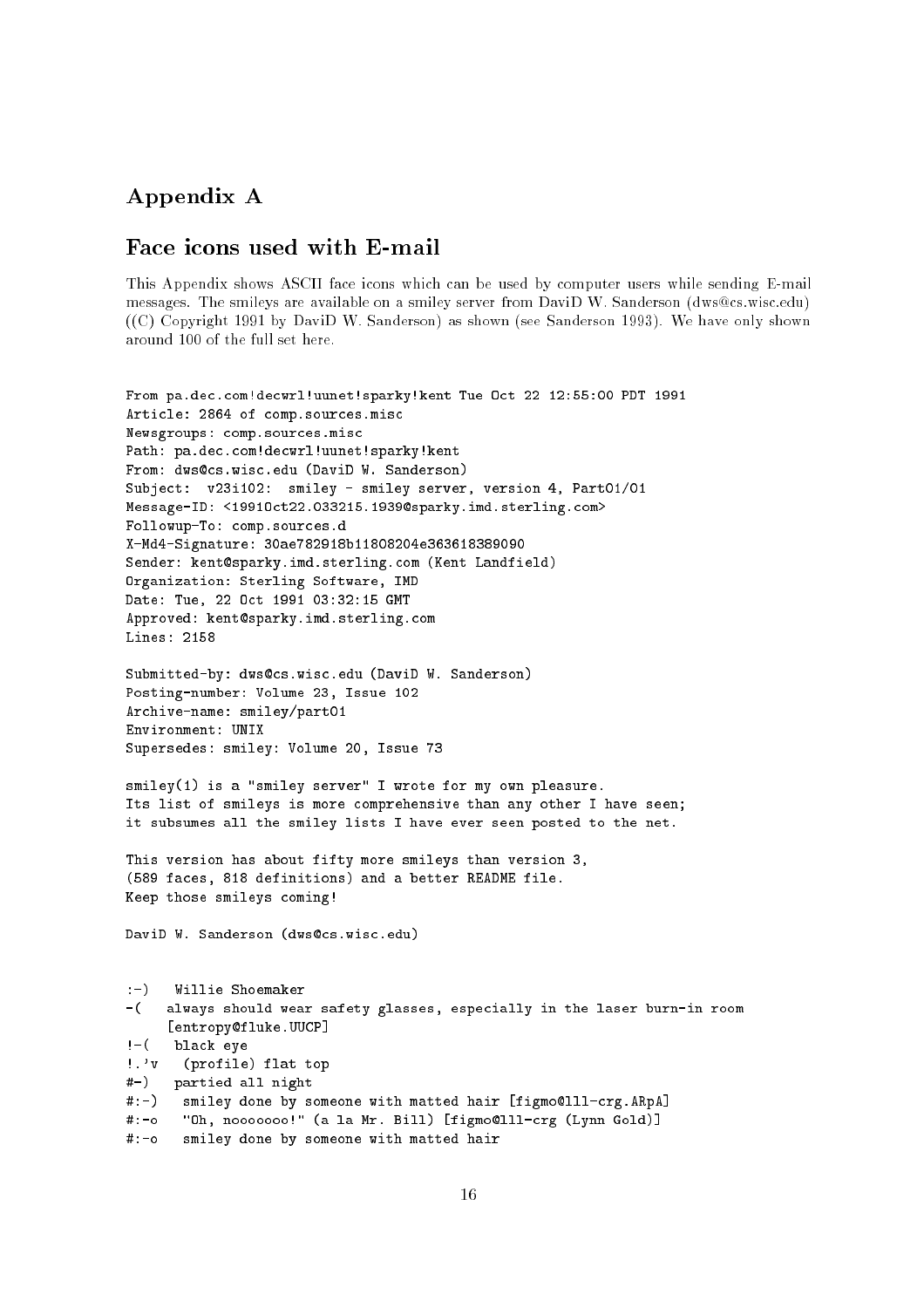#:o+= Betty Boop \$-) Alex P. Keaton (from "Family Ties") \$-) won big at Las Vegas \$-) won the lottery \$-) yuppie  $\langle \rangle'$ ) after drinking a fifth for lunch  $\frac{9}{6}*@:-($  hung over %\*} very drunk [jeanette@randvax] %+{ lost a fight %-(I) laughing out loud %-) Elephant man %-) after staring at the terminal for 36 hours %-) broken glasses %-) cross-eyed %-) drunk with laughter %-) long bangs %-6 braindead %-<I> drunk with laughter  $\sqrt[6]{-1}$  hungover %-^ Picasso %-{ sad variation %-| been working all night %-} humor variation  $\frac{y}{x}$  -Picasso %-~ Picasso %\v Picasso &-| tearful &.(.. crying &:-) curly hair '-) one eyed man '-) only has a left eye, which is closed  $'$ -) wink ':-) accidentally shaved off one of his eyebrows this morning ':-) one eyebrow '~;E unspecified 4-legged critter ( o ) ( o ) hooters (-) needing a haircut (-) needs a haircut (-: Australian (-: Don Ellis from Tektronix (-: left-handed (-::-) Siamese twins (-:|:-) Siamese twins (-E: wearing bifocals [jeanette@randvax] (-\_-) secret smile (-o-) Imperial Tie Fighter ("Star Wars") (00) mooning you (8-) wears glasses (8-o Mr. Bill (8-{)} glasses, moustache and a beard (: (=| wearing a ghost costume (:)-) likes to scuba dive (:)-) scuba diving (:+) big nose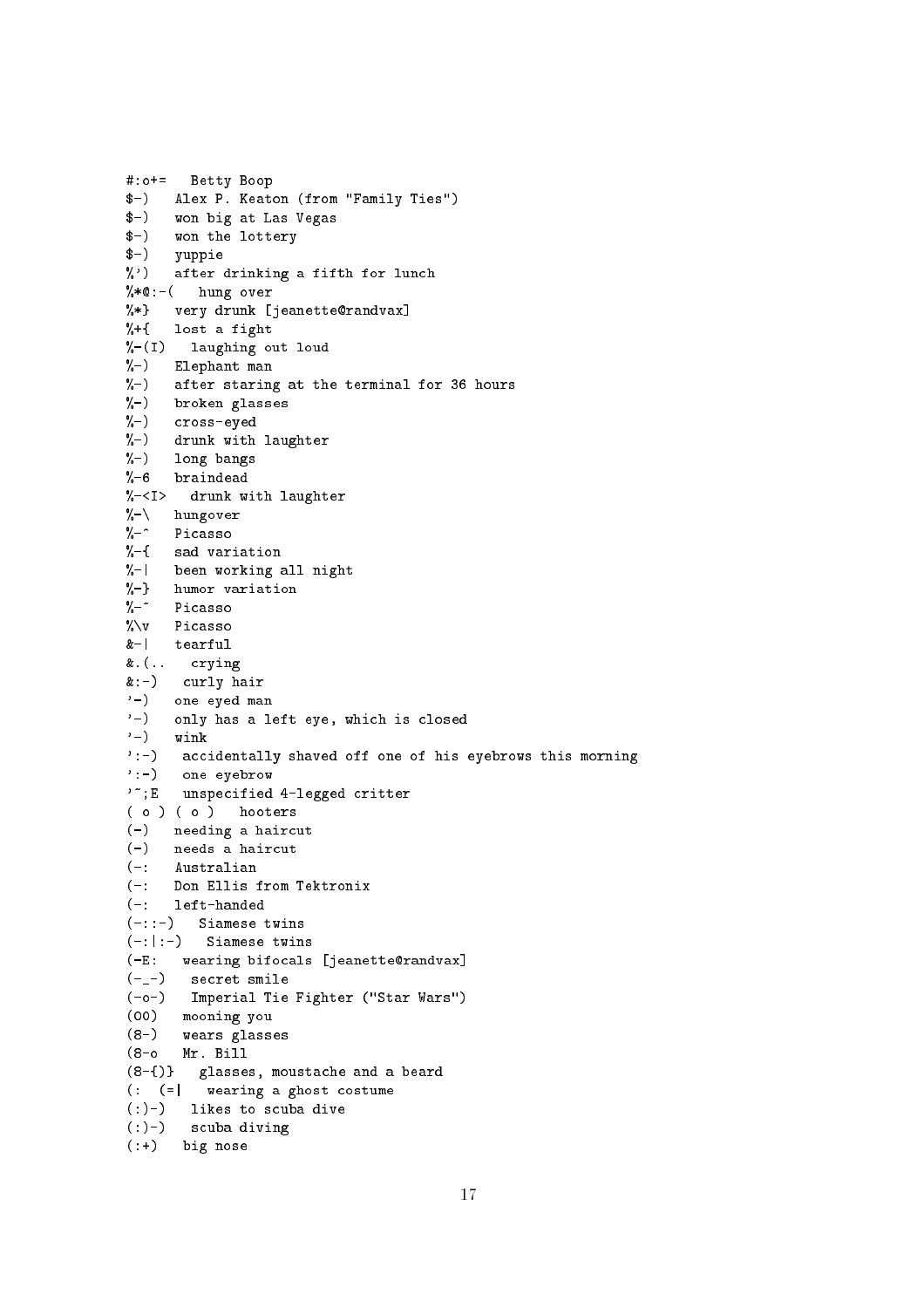(:- unsmiley frowning (:-# I am smiling and I have braces (watch out for the glare!) (:-# said something he shouldn't have (:-\$ ill (:-& angry (:-( frowning (:-( unsmiley frowning (:-) big-face (:-) no hair (:-) smiley big-face (:-) surprised (:-) wearing bicycle helmet (:-\* kissing (:-... heart-broken (:-D blabber mouth (:-I egghead (:-\ VERY sad (:-{~ bearded (:-|K- formally attired (:<) blabber mouth (:=) TWO noses (?) (:>-< thief: hands up! (:I egghead (:^( broken nose (@ @) You're kidding! (O--< fishy (V)=| pacman champion ([( Robocop ) Cheshire cat )8-) scuba smiley big-face ):-( unsmiley big-face ):-) smiley big-face \*!#\*!^\*&:-) a schizophrenic \*-( Cyclops got poked in the eye \*-) shot dead \*8-) Beaker (the Muppet lab assistant) (from James Cameron) \*:\* fuzzy \*:\*\* fuzzy with a fuzzy mustache \*:o) Bozo the Clown \*<.'v (profile) wearing snow cap \*<:-) Santa Claus \*<|:-) Santa Claus (Ho Ho Ho) \*<|:-)) Santa Claus \*L\* blotto +-(:-) Religious leader +-(:-) the Pope +-(:-) the pope +-:-) priest +:-) priest +:-) smiley priest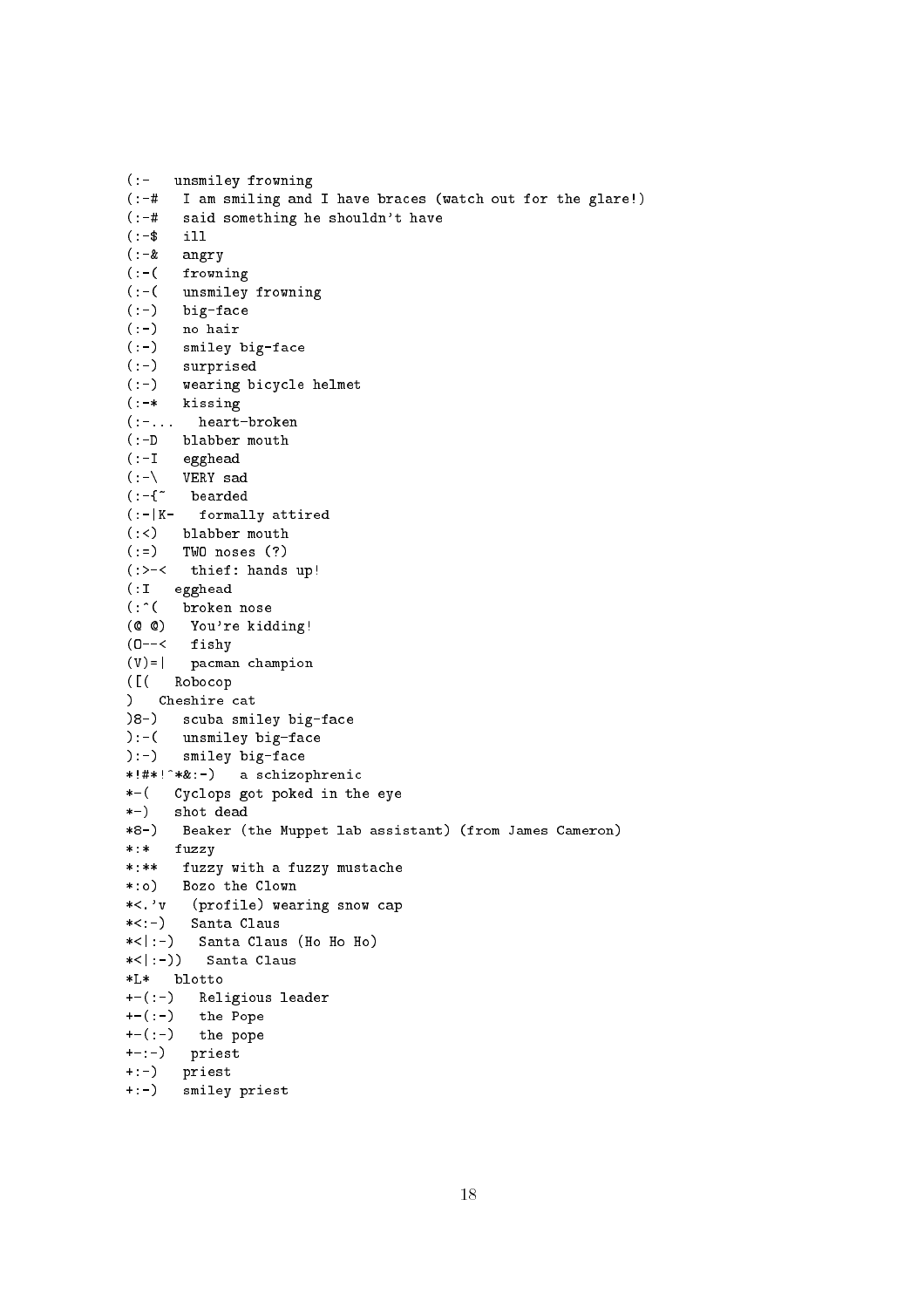# Appendix B

# Face icons for emotions

The following 70 face icons were used in an experiment to compare British and Chinese emotion classication (see Wang and Gammack 1995).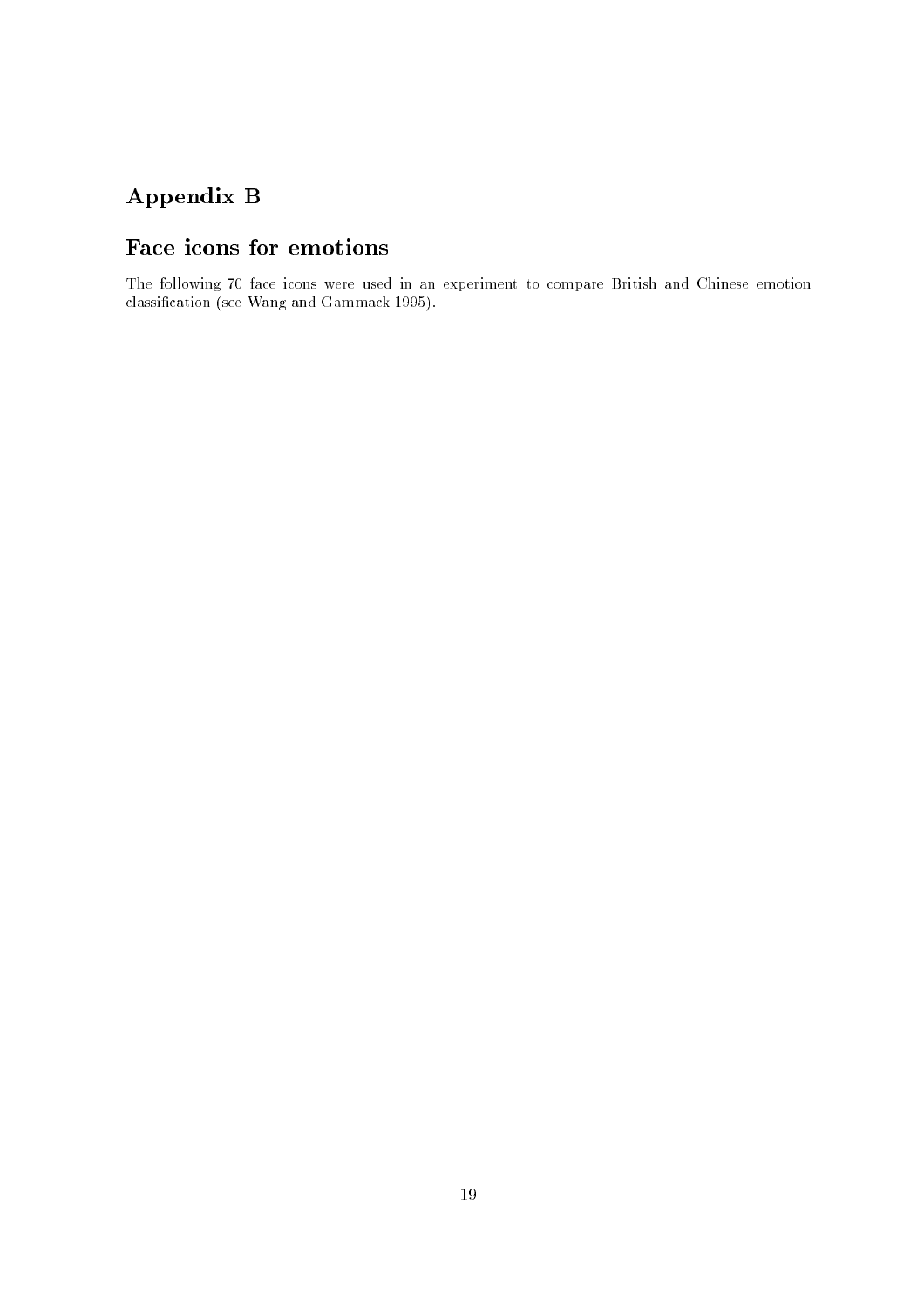### References

- Allen, James F. (1983) Recognising intentions from natural language utterances. In Computational Models of Discourse, M. Brady and R.C. Berwick (Eds.), 107-166. Cambridge, MA: MIT Press.
- Alshawi, Hiyan (1987) Memory and context for language interpretation. Cambridge, United Kingdom: Cambridge University Press.
- Appelt, Douglas E. (1981) Planning natural-language utterances to satisfy multiple goals. Technical Note 259, SRI International, 333 Ravenswood Avenue, Menlo Park, California 94025, USA.
- Appelt, Douglas E. (1985) Planning English sentences. Cambridge, United Kingdom: Cambridge University Press.
- Austin, J.L. (1962) How to do things with words (Second Edition). J.O. Urmson and Marina Sbisa (Eds.). Cambridge, MA: Harvard University Press.
- Beardon, Colin (1995) Discourse structures in iconic communication. In Artificial Intelligence Review, Special Volume on Integration of Natural Language and Vision Processing, Mc Kevitt, Paul (Ed.), Vol. 9, Nos. 2-3 (this volume).
- Brown, John Seely, Richard R. Burton and Alan G. Bell (1975) SOPHIE: a step towards creating a reactive learning environment. In International Journal of Man-Machine Studies, 7, 675-696.
- Brunelli, R. and T. Poggio (1993) Face recognition: features versus templates. In IEEE transactions on Pattern analysis and machine Intelligence, 15.
- Burton, R. (1976) Semantic grammar: An engineering technique for constructing naturallanguage understanding systems. BBN Report No. 3453, Bolt, Beranek and Newman, Cambridge, MA, USA.
- Carberry, Sandra (1989) A pragmatics-based approach to ellipsis resolution. In Computational Linguistics, Vol.  $15(2)$ , June, 75-96.
- Chin, David (1988) Exploiting user expertise in answer expression. In Proceedings of the Seventh National American Conference on Artificial Intelligence (AAAI-88), Vol. 2, 756-760, St. Paul, Minnesota, USA, August.
- Cohen, Phil R., C. Raymond Perrault and James F. Allen (1982) Beyond question answering. In Strategies for natural language processing, Wendy G. Lehnert and Martin H. Ringle (Eds.), 245-274. Hillsdale, New Jersey: Lawrence Erlbaum Associates.
- Collen, A., G. Minati and E. Ciapessoni (1994) Logical openness in systems. In Systems Research, Vol. 11 (2), 65-72.
- Computer Weekly (1995) Computer Weekly. 13 June, p. 40.
- Cytowic, R.E. (1992) The man who tasted shapes. London, England: Abacus.
- Dale, Robert (1988) The generation of subsequent referring expressions in structured discourses. In Advances in Natural Language Generation, An interdisciplinary perspective, Communication in Artificial Intelligence Series, Michale Zock and Gérard Sabah (Eds.), 58-75. London: Pinter Publishers.
- Dale, Robert (1989) Cooking up reference expressions. In Proceedings of the 27th Annual Meeting of the Association for Computational Linguistics, 68-75, University of British Columbia, Vancouver, British Columbia, Canada, June.
- Darwin, Charles (1872) The expression of the emotions in man and animals. Chicago, Illinois: Chicago University Press.
- Davidson, C. (1993) *Visions of the future*. The Guardian, England, Sep. 9.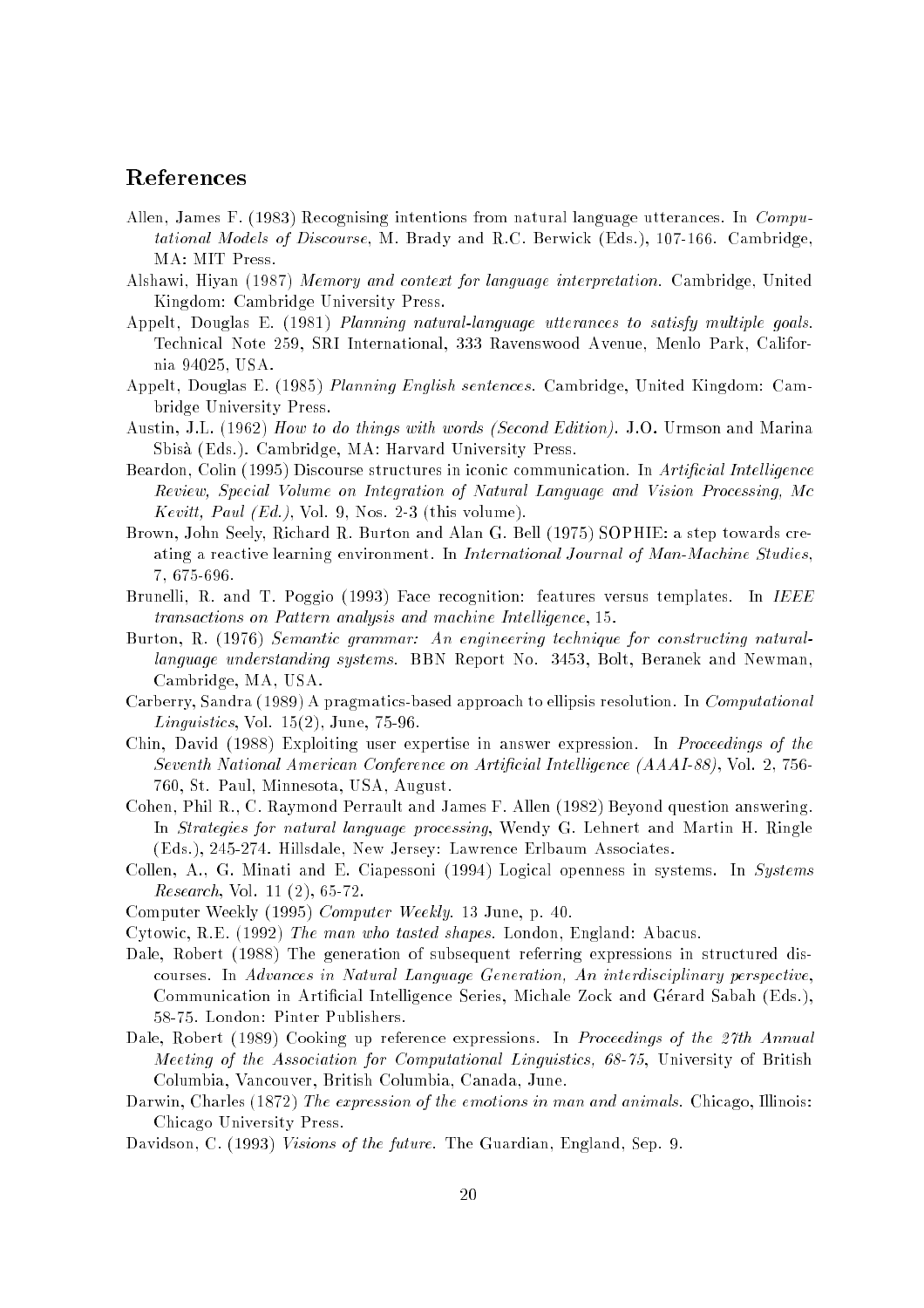- Delvolvé, N. and Y. Queinnec (1983) Operators' activities at terminals: a behavioural approach. In Ergonomics, 26, 329-346.
- Eibl-Eibesfeldt, I. (1972) Similarities and differences between cultures in expressive movements. In Nonverbal Communication, R.A. Hinde (Ed.). Cambridge: CUP.
- Ekman, P. (1993) Facial expression and emotion. 1992 Award Address. In American Psychologist, April, 384-392.
- Fass, Dan (1988) Collative semantics: a semantics for natural-language processing. Ph.D. Dissertation, Department of Computer Science, University of Essex. Also, as Memorandum in Computer and Cognitive Science, MCCS-88-118, Computing Research Laboratory, Dept. 3CRL, Box 30001, New Mexico State University, Las Cruces, NM 88003-0001, USA.
- Fogarty, T.C., N.S. Ireson and S.A. Battle (1992) Generating combinations of attributes and categories of nominal attribute values for a bayesian classifier for credit control. In *Proc.* of Institute of Mathematics and Applications (IMA) International Conference on Control: Modelling, Computation, Information, Glasgow Polytechnic, Glasgow.
- Fowler, C.J.H. and D. Murray (1987) Gender and cognitive style: differences at the humancomputer interface. In Human-Computer Interaction  $-$  INTERACT '87, H.J. Bullinger and B. Shackel (Eds.),. Amsterdam: Elsevier Science Publications B.V./North-Holland.
- Gammack, J.G., S.A. Battle, and R.A. Stephens (1989) A knowledge acquisition and representation scheme for constraint based and parallel systems. In *Proceedings of the IEEE* Conference on Systems Man and Cybernetics, Hyatt Regency Hotel, Cambridge, Massachusetts, 1030-1035.
- Gammack, J.G. T.C. Fogarty, S.A. Battle, and R.G. Miles (1991) Management decision support from large databases: the IDIOMS project. In Proceedings of the Association of Modelling and Simulation Enterprises (AMSE) International Conference on Signals and Systems, Institute of Transport, Warsaw, Poland, 213-219.
- Gammack, J.G., T.C. Fogarty, S.A. Battle, N.S. Ireson and J. Cui (1992) Human Centred decision support: the IDIOMS project. In AI and Society,  $6(4)$ , 345-366.
- Gill, K.S. (1991) Summary of Human-centred systems research in Europe. In Systemist, Vol. 13 (1 and 2) Feb and May.
- Graves, Gaye L. (1993) This digital baby responds to coos and goos. Tech. Watch, Computer Graphics World, 16, July.
- Grosz, Barbara J. (1983) TEAM: a transportable natural language interface system. In Proceedings of the 1983 Conference on Applied Natural Language Processing, 39-45, Santa Monica, California, USA, February.
- Grosz, Barbara, Aravind Joshi and S. Weinstein (1983) Providing a unified account of definite noun phrases in discourse. In Proceedings of the 21st Annual Meeting of the Association for Computational Linguistics, 44-50, Cambridge, Massachusetts, USA. Also in, Proceedings of the International Joint Conference on Artificial Intelligence, Cambridge, MA.
- Grosz, B.J. and C.L. Sidner (1986) Attention, intentions and the structure of discourse. In Computational Linguistics, Vol. 12, 3, 175-204.
- Hecking, M., C. Kemke, E. Nessen, D. Dengler, M. Gutmann and G. Hector (1988) The  $SINIX$  consultant  $- A$  progress report. Memo No. 28, Department of Computer Science, University of Saarbrücken, D- 6600 Saarbrücken 11, Germany, European Community (EC), August.
- Hinkelman, Elizabeth and James Allen (1989) Two constraints on speech act ambiguity. In Proceedings of the 27th Annual Meeting of the Association for Computational Linguistics, 212-219, University of British Columbia, Vancouver, British Columbia, Canada, June.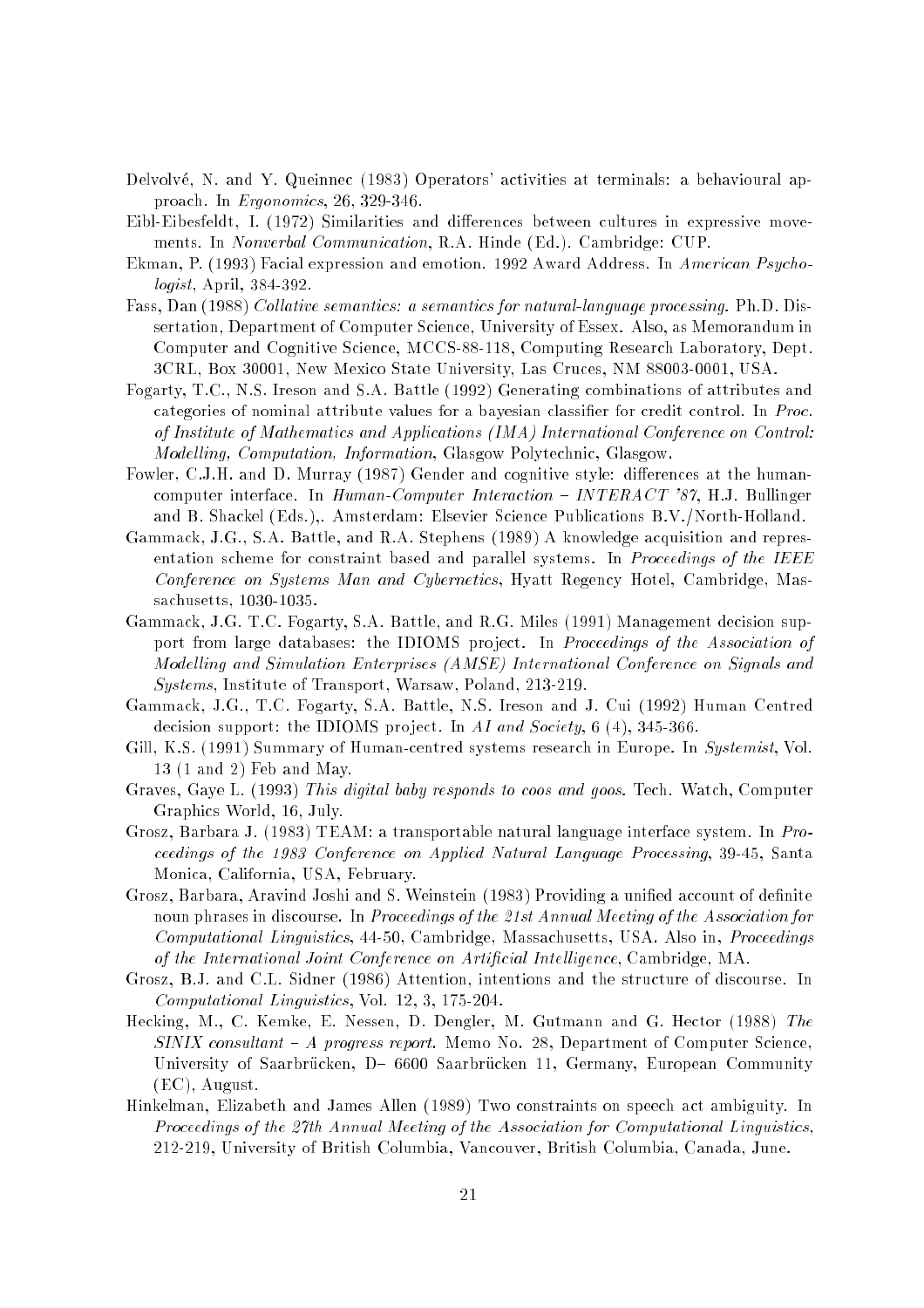Hobbs, Jerry (1979) Coherence and coreference. In Cognitive Science, 3, 1: 67-90.

- Kemke, Christel (1986) The SINIX Consultant requirements, design, and implementation of an intelligent help system for a UNIX derivative. Report No. 11, SC-Project, Department of Computer Science, University of Saarbrucken, Saarbrucken, Germany, European Community (EC), October.
- Kemke, Christel (1987) Representation of domain knowledge in an intelligent help system. In Human-Computer Interaction - INTERACT '87, H.J. Bullinger and B. Shackel (Eds.), 215-220. Amsterdam: Elsevier Science Publications B.V./North-Holland.
- Kobsa, Alfred and Wolfgang Wahlster (1988) User models in dialog systems. Berlin: Springer-Verlag.
- Libet, B. (1985) Unconscious cerebral initiative and the role of conscious will in voluntary action. In Behavioural and Brain Sciences, 8 (4), 529-539.
- Litman, Diane and James Allen (1984) A plan recognition model for clarification subdialogues. In Proceedings of the COLING-84, 302-311.
- Maes, P. and D. Nardi (1987) Meta-level architecture and reflection. Amsterdam: North Holland.
- Maruyama, M. (1986) Toward picture-coded information systems. In Futures, June, 450-452.
- Mc Kevitt, Paul (1986) Object and action frames for Transfer Semantics. Memorandum in Computer and Cognitive Science, MCCS-86-69, Computing Research Laboratory, Dept. 3CRL, Box 30001, New Mexico State University, Las Cruces, NM 88003-0001, USA.
- Mc Kevitt, Paul (1988) Artificial Communicators: An operating system consultant. Master's Thesis, Computer Science Department, Dept. 3CU, Box 30001, New Mexico State University, Las Cruces, New Mexico 88003-0001, USA, March.
- Mc Kevitt, Paul (1991a) Principles and practice in an operating system consultant. In  $Ar$ tificial Intelligence and Software Engineering, Vol. 1, Chapter on 'AI Mechanisms and techniques in practical software', Derek Partridge (Ed.). New York: Ablex Publishing Corporation.
- Mc Kevitt, Paul (1991b) Analysing coherence of intention in natural language dialogue. Ph.D. Thesis, Department of Computer Science, University of Exeter, GB- EX4 4PT, UK, EU.
- Mc Kevitt, Paul and Yorick Wilks (1987) Transfer Semantics in an Operating System Consultant: the formalization of actions involving object transfer. In *Proceedings of the Tenth* International Joint Conference on Artificial Intelligence  $(IJCAI-87)$ , Vol. 1, 569-575, Milan, Italy, European Community (EC), August.
- Mc Kevitt, Paul, Derek Partridge and Yorick Wilks (1992a) Approaches to natural language discourse processing. Technical Report 227, Department of Computer Science, University of Exeter, GB- EX4 4PT, England, EU.
- Mc Kevitt, Paul, Derek Partridge and Yorick Wilks (1992b) Analysing coherence of intention in natural language dialogue. Technical Report, Department of Computer Science, University of Exeter, GB- EX4 4PT, Exeter, England, EU.
- Mc Kevitt, Paul, Derek Partridge and Yorick Wilks (1992c) Why machines should analyse intention in natural-language dialogue. Technical Report 233, Department of Computer Science, University of Exeter, GB- EX4 4PT, Exeter, England, EU.
- Mc Kevitt, Paul, Derek Partridge and Yorick Wilks (1992d) Experimenting with intention in natural-language dialogue. Technical Report 234, Department of Computer Science, University of Exeter, GB- EX4 4PT, Exeter, England, EU.
- Normile, D. and P. Barnes-Svarney (1993) Hold that thought: computers read minds. In Popular Science, June, p. 51.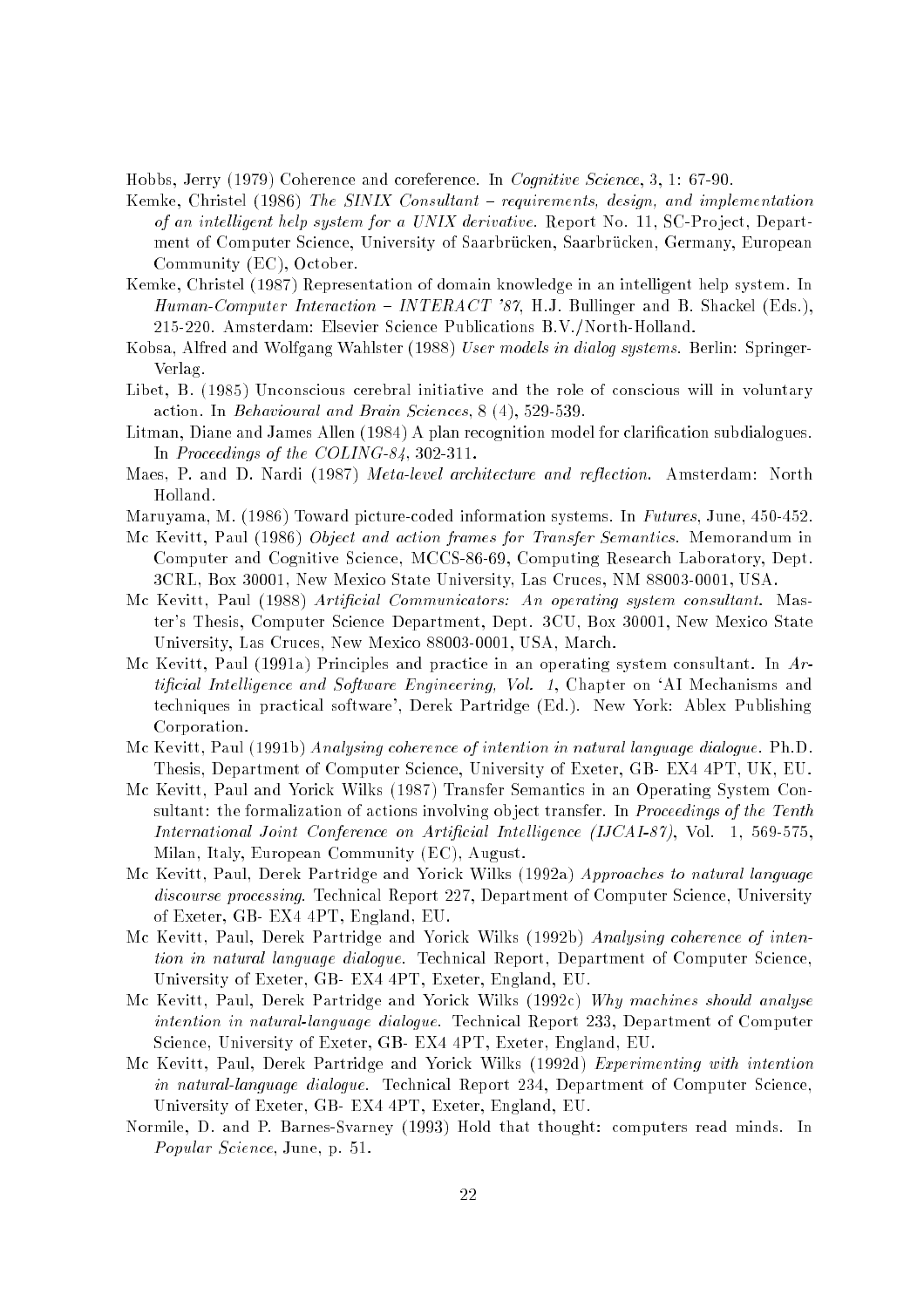- Oates, T. and J. G. Gammack (1992) Generating knowledge for expert systems from databases. In Presentation at the Association of Modelling and Simulation Enterprises (AMSE) International Conference on Modelling, Simulation and Control, Hefei, China, October.
- Pentland, Alex (Ed.) (1993) Looking at people: recognition and interpretation of human action. IJCAI-93 Workshop (W28) at The 13th International Conference on Artificial Intelligence (IJCAI-93), Chambéry, France, EU, August.
- Pereira, Fernando and David Warren (1980) Definite clause grammars for language analysis  $-$  a survey of the formalism and a comparison with augmented transition networks. In Artificial Intelligence, 13, 231-278.
- Radin, D.I. (1993) Neural network analysis of consciousness related patterns in random sequences. In *Journal of Scientific Exploration*, Vol. 7, (4), 355-373.
- Sanderson, DaviD W. (1993) Smileys. O Reilly & Associates, Inc.. Sebastopol, California
- Searle, John R. (1969) Speech acts: An essay in the philosophy of language. London: Cambridge University Press.
- Schank, Roger C. (1972) Conceptual dependency: a theory of natural language understanding. In *Cognitive Psychology*,  $3(4)$ : 552-631.
- Schank, Roger C. (1973) Identification and conceptualizations underlying natural language. In Computer Models of Thought and Language, R. Schank and K. Kolby (Eds.). San Francisco, CA: Wh Freeman and Co..
- Schank, Roger C. (1975) Conceptual information processing. Fundamental Studies in Computer Science, 3. Amsterdam: North-Holland.
- Schank, Roger C. and Robert P. Abelson (1977) Scripts, plans, goals and understanding: an inquiry into human knowledge structures. Hillsdale, NJ: Lawrence Erlbaum Associates.
- Sheehy, N.P., A.J. Chapman and M.A. Forrest (1987) Communication failure in dialogue: nonverbal behaviour at the user interface. In Contemporary Ergonomics. Proc. Ergonomic Society's 1987 Annual Conference, E.D. Megaw (Ed). London: Taylor and Francis.
- Sidner, Candace L. (1983) What the speaker means: The recognition of speakers' plans in discourse. In International Journal of Computers and Mathematics, Special Issue in Computational Linguistics, 9(1): 71-82.
- Sidner, Candice L. (1985) Plan parsing for intended response recognition in discourse. In Computational Intelligence,  $1(1)$ : 1-10, February.
- Suchman, Lucy (1987) Plans and situated actions: the problem of human-machine communication. Cambridge, United Kingdom: Cambridge University Press.
- Tao, Li (1989) How to read faces. London: Hamlyn.
- von Bertalanffy, L. (1950) The theory of open systems in Physics and Biology. In Science, Jan. 13th, Vol. III.
- Wang, Z.-M. (1993) Editorial: Strategies for ergonomics in developing countries. In *Ergo*nomics, 36, 597-599.
- Wang, Z.-M. and J.G. Gammack (1995) Faces and interfaces: towards the computer mediated communication of affect. Technical Report, Department of Computing and Information Systems, University of Paisley, Paisley, Scotland.
- Webber, Bonnie (1978) A formal approach to discourse anaphora. Doctoral Dissertation. Also in, BBN Report No. 3761, Bolt, Beranek and Newman, Cambridge, MA, USA.
- Wilensky, Robert (1983) Planning and understanding. Reading, MA: Addison-Wesley.
- Wilensky, Robert, Yigal Arens and David Chin (1984) Talking to UNIX in English: An overview of UC. In Communications of the ACM, 574-593, Vol. 27, No. 6, June.